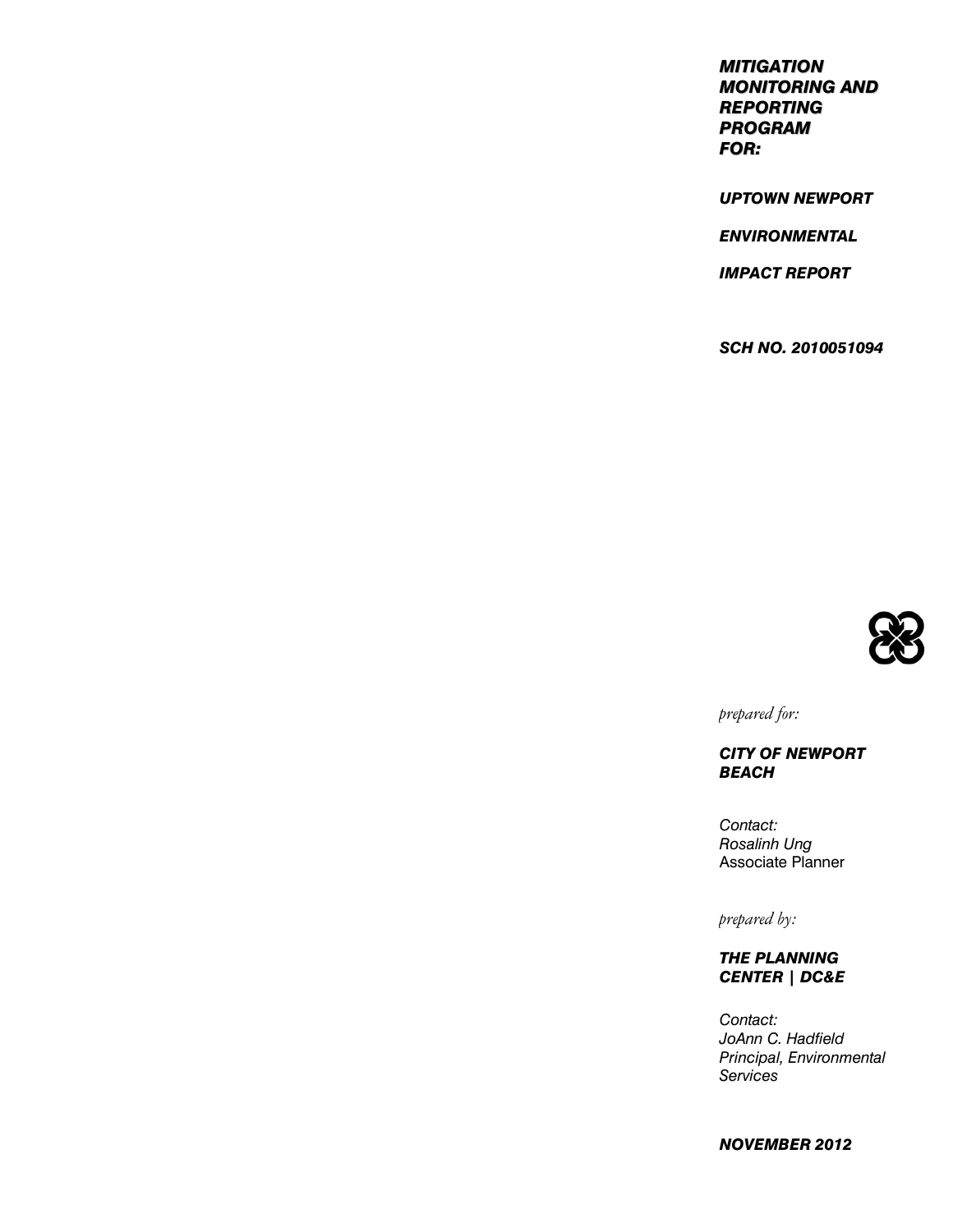*MITIGATION MONITORING AND REPORTING PROGRAM FOR:*

*UPTOWN NEWPORT* 

*ENVIRONMENTAL* 

*IMPACT REPORT* 

*SCH NO. 2010051094* 



*prepared for:*

#### *CITY OF NEWPORT BEACH*

*3300 Newport Boulevard Newport Beach, CA 92658 Tel: 949.644.3208*

*Contact: Rosalinh Ung*  Associate Planner

*prepared by:*

#### *THE PLANNING CENTER | DC&E*

*3 MacArthur Place, Suite 1100 Santa Ana, CA 92707 Tel: 714.966.9220 Fax: 714.966.9221 E-mail: information@planningcenter.com Website: www.planningcenter.com*

*Contact: JoAnn C. Hadfield Principal, Environmental Services* 

 *CNB-13.0E* 

*NOVEMBER 2012*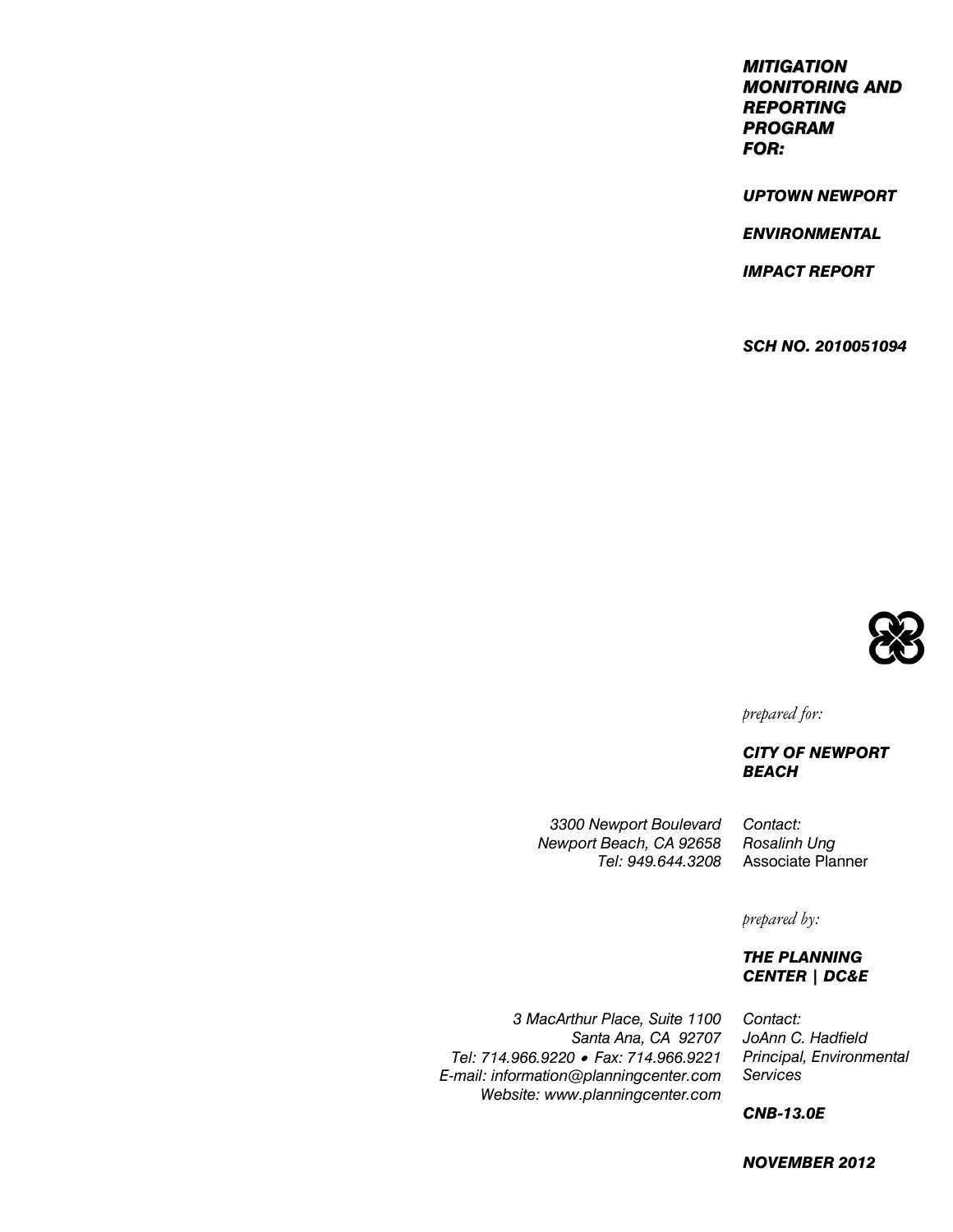| <b>Section</b> |     |  |
|----------------|-----|--|
| 1.             |     |  |
|                |     |  |
|                | 12  |  |
|                | 1 R |  |

| <b>Table</b> | Page |
|--------------|------|
| Table 1      |      |

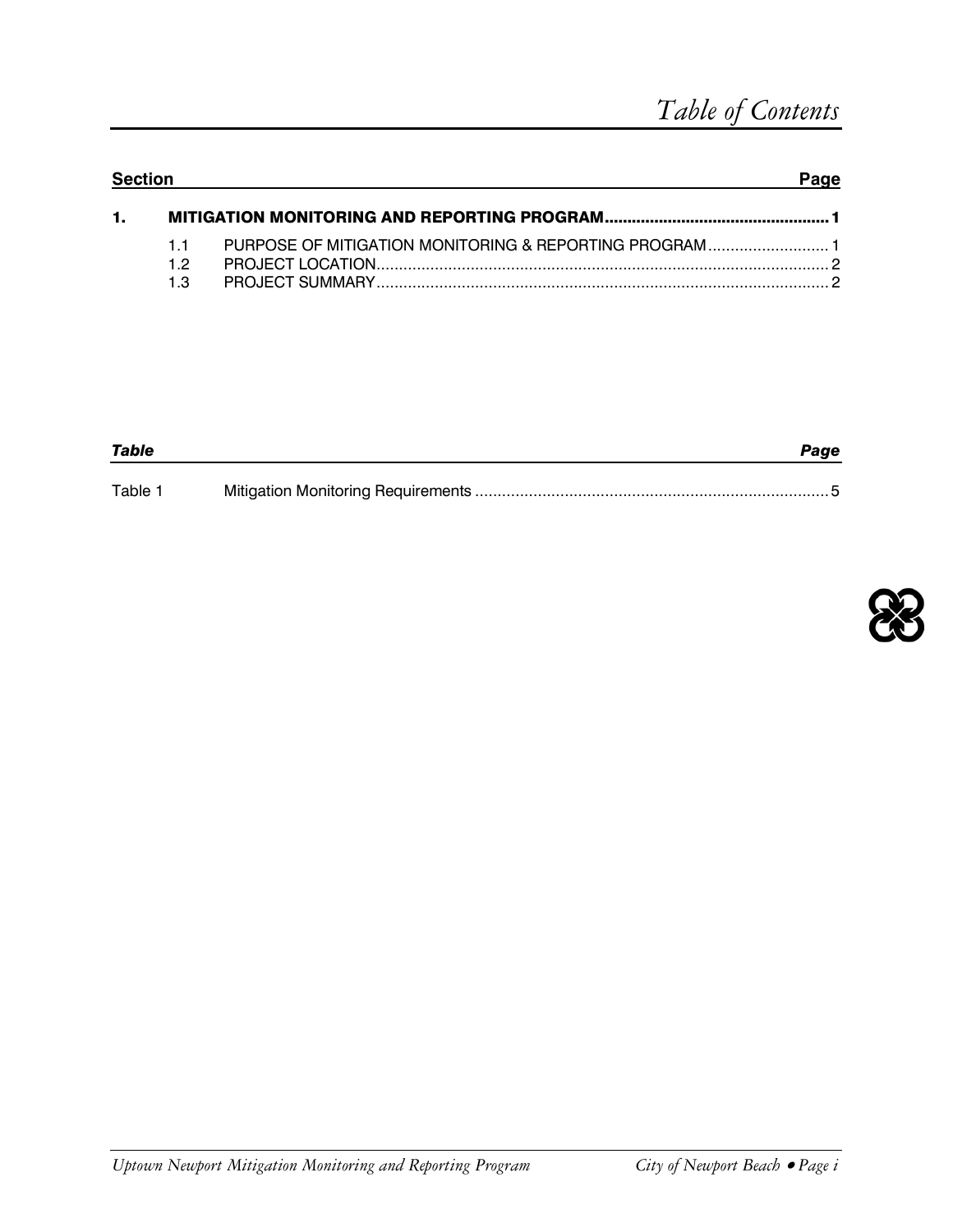*This page intentionally left blank.*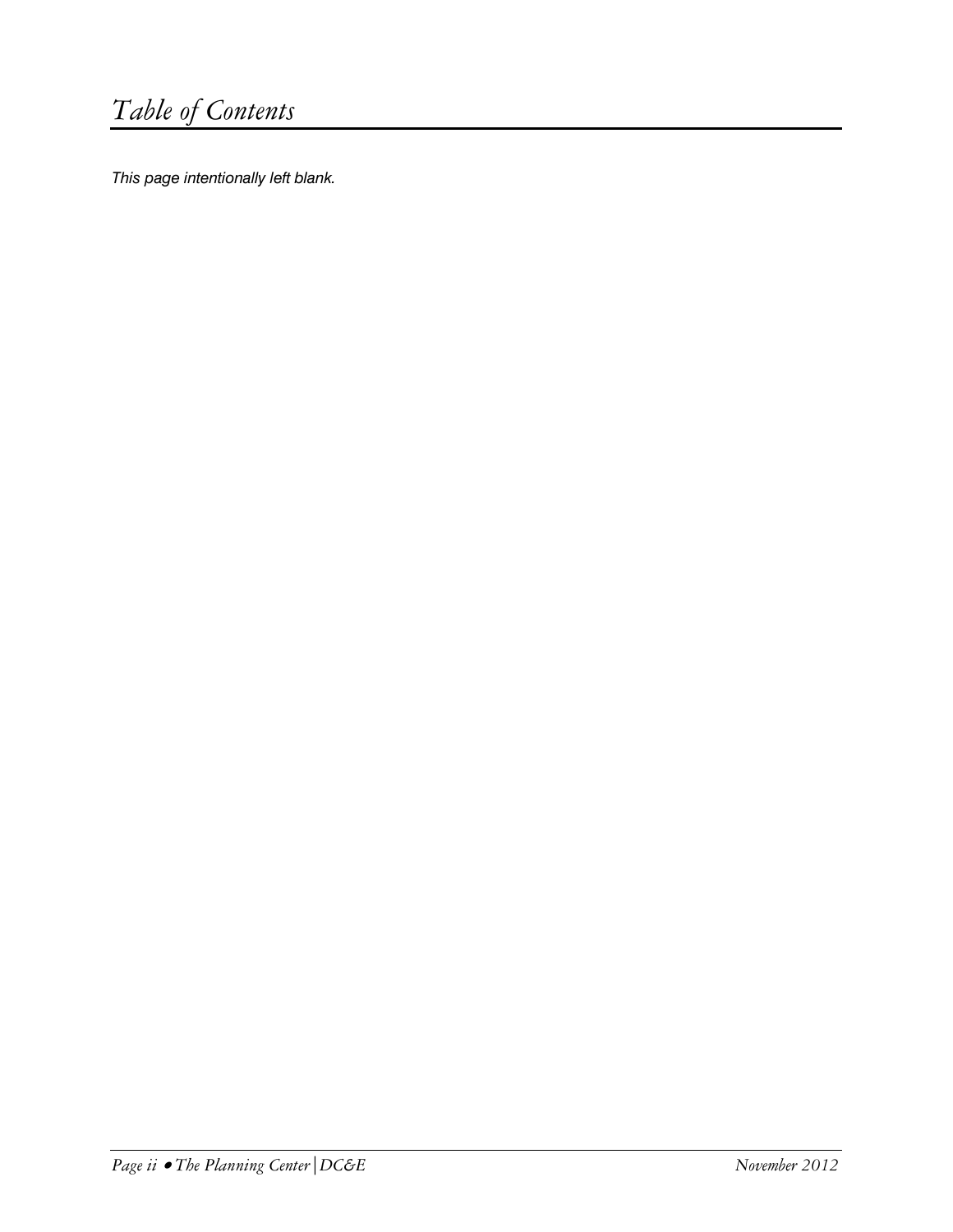#### *1.1 PURPOSE OF MITIGATION MONITORING & REPORTING PROGRAM*

This Mitigation Monitoring and Reporting Program (MMRP) has been developed to provide a vehicle to monitor mitigation measures and conditions of approval outlined in the Draft Environmental Impact Report (DEIR), State Clearinghouse No. 2010051094. The MMRP has been prepared in conformance with Section 21081.6 of the Public Resources Code and the City of Newport Beach monitoring requirements. Section 21081.6 states:

- a) When making findings required by paragraph (1) of subdivision (a) of Section 21081 or when adopting a mitigated negative declaration pursuant to paragraph (2) of subdivision (c) of Section 21080, the following requirements shall apply:
	- 1) The public agency shall adopt a reporting or monitoring program for the changes made to the project or conditions of project approval, adopted in order to mitigate or avoid significant effects on the environment. The reporting or monitoring program shall be designed to ensure compliance during project implementation. For those changes which have been required or incorporated into the project at the request of a responsible agency or a public agency having jurisdiction by law over natural resources affected by the project, that agency shall, if so requested by the lead or responsible agency, prepare and submit a proposed reporting or monitoring program.
	- 2) The lead agency shall specify the location and custodian of the documents or other material which constitute the record of proceedings upon which its decision is based.

The State CEQA Guidelines Section 15097 provides clarification of mitigation monitoring and reporting requirements and guidance to local lead agencies on implementing strategies. The reporting or monitoring program must be designed to ensure compliance during project implementation. The City of Newport Beach is the lead agency for Uptown Newport and is therefore responsible for implementing the MMRP.

The MMRP is comprised of the mitigation measures, which serve to avoid, reduce, and/or fully mitigate potential environmental impacts. The MMRP has been identified and recommended through preparation of the DEIR with additional mitigation measures and modified measures resulting from a Responsible Agency proposing an alternative or an additional method to mitigate an impact. These additional measures have been analyzed and would not create any additional significant impacts, but will further lessen impacts anticipated to occur with implementation of the proposed project. The MMRP has been drafted to meet the requirements of Public Resources Code Section 21081.6, as fully enforceable monitoring programs.

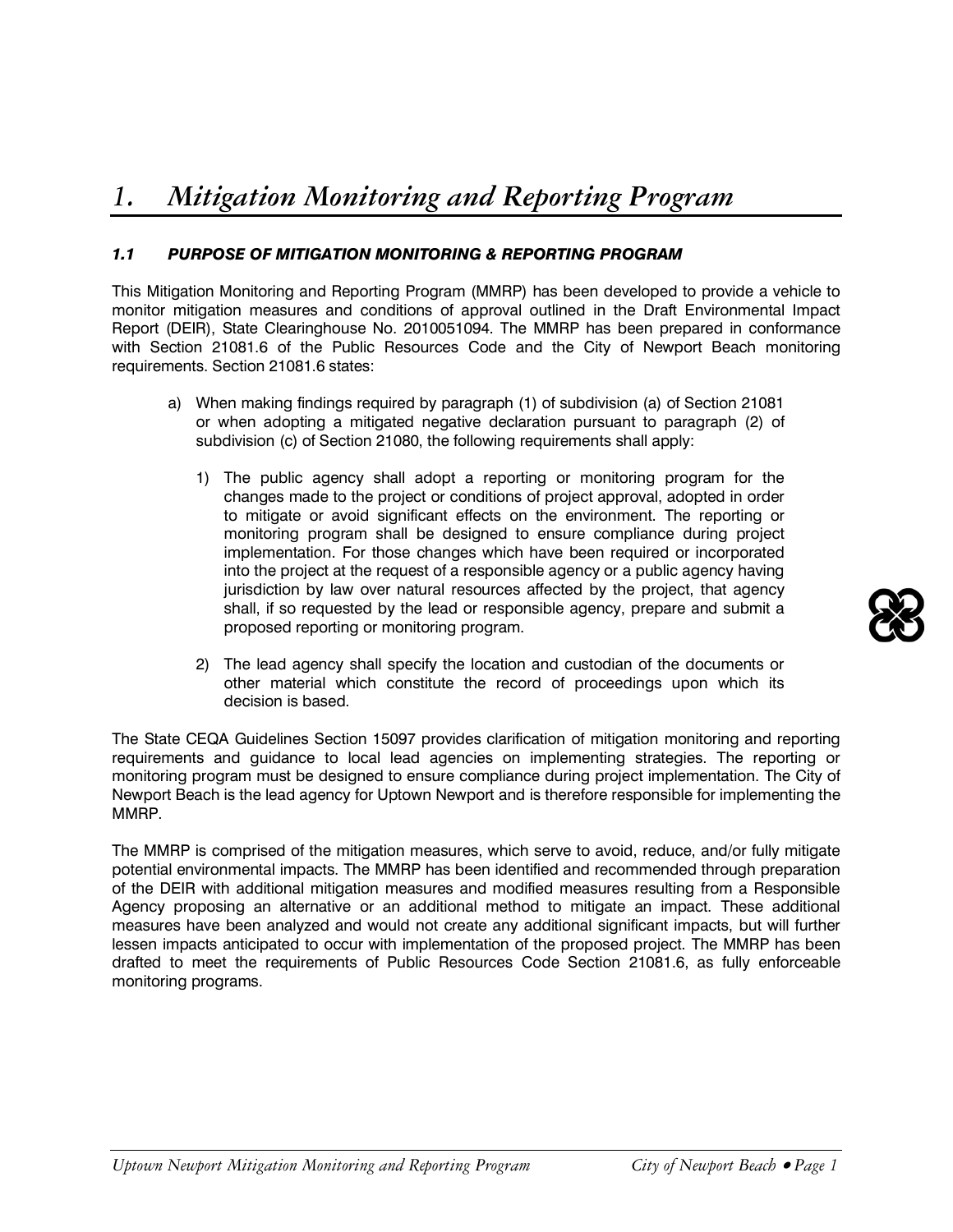The MMRP is comprised of the mitigation program and includes measures to implement and monitor the mitigation program. The MMRP defines the following for each mitigation measure outlined in Table 1, *Mitigation Monitoring Requirements*:

- **Definition of Mitigation.** In each case, the mitigation measure contains the criteria for mitigation, either in the form of adherence to certain adopted regulations or identification of the steps to be taken in mitigation.
- **Phasing.** As described below in Section 1.3, *Project Summary*, the proposed project will be developed in two phases (Phase 1 and 2). In each case, it is noted whether the mitigation measure is applicable to Phase 1 or 2, or both phases.
- **Responsible Party or Designated Representative.** In each case, unless where otherwise indicated, the project applicant is the responsible party for implementing the mitigation, while the City of Newport Beach or a designated representative is responsible for monitoring the performance and implementation of the mitigation measures. To guarantee that the mitigation measure will not be inadvertently overlooked, a supervising public official acting as the Designated Representative is the official who grants the permit or authorization called for in the performance. Where more than one official is identified, permits or authorization from all officials shall be required.
- **Timeframe.** In each case, a timeframe for performance of the mitigation measure, or review of evidence that mitigation has taken place, is provided. The performance points selected are designed to ensure that impact-related components of project implementation do not proceed without establishing that the mitigation is implemented or assured. All activities are subject to the approval of all required permits from local, state, and federal agencies with permitting authority over the specific activity.

The numbering system provided in Table 3-1 corresponds with the numbering system used in the DEIR. The last column of the MMRP table will be used by the parties responsible for documenting when implementation of the mitigation measure has been completed. The ongoing documentation and monitoring of mitigation compliance will be completed by the City of Newport Beach. The completed MMRP and supplemental documents will be kept on file at the City of Newport Beach Community Development Department.

#### *1.2 PROJECT LOCATION*

The 25.05-acre project site is within the Airport Business Area of the City of Newport Beach. It is bounded by Jamboree Road on the east and is within an area bounded by Birch Street on the north, and Von Karman Avenue and MacArthur Boulevard on the west. The site is currently developed with light industrial/manufacturing uses and associated surface parking lots.

#### *1.3 PROJECT SUMMARY*

The proposed Uptown Newport project would consist of mixed uses with up to 1,244 residential units, 11,500 square feet of neighborhood-serving retail space, and approximately two acres of park space. Residential product types would be for-sale and rent with a mix of townhomes, mid- and high-rise condominiums, and affordable housing. Proposed buildings would range from 30 feet to 75 feet in height; with residential towers up to 150 feet high. Of the 1,224 housing units, 184 units would be set aside for affordable housing. Two parks totaling approximately two acres would be developed and accessible to the public. Vehicular access to the site would be from Jamboree Road, Birch Street, and Von Karman Avenue.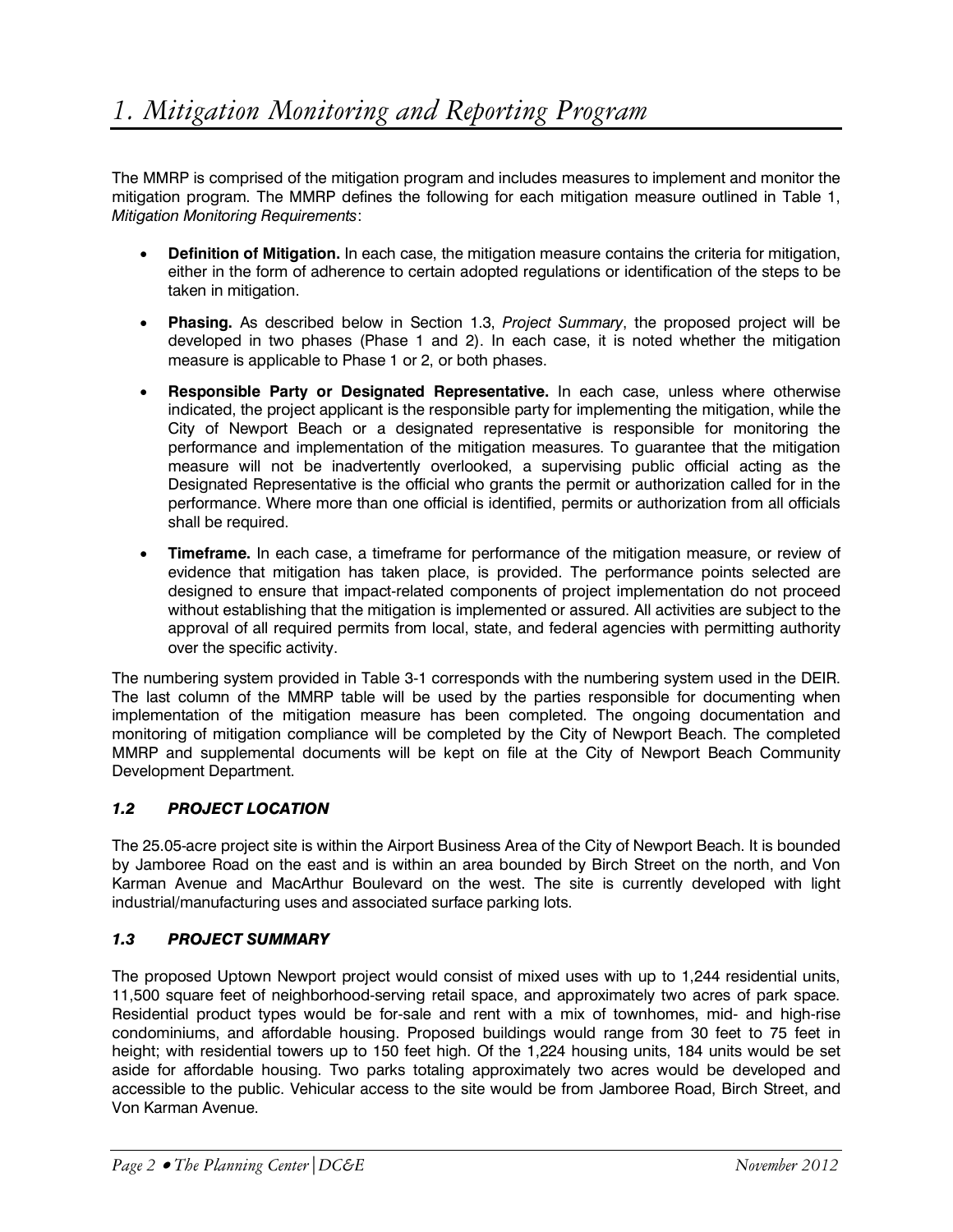The project would be developed in two phases. Phase 1 would involve demolition of the existing singlestory office building at 4311 Jamboree Road to accommodate approximately 680 residential units, 11,500 square feet of neighborhood-serving commercial development, and a one-acre park. The TowerJazz Semiconductor facility (4321 Jamboree Road) would continue operating during construction and initial operation of Phase 1. Development of Phase 1 is projected to start in 2013 and be completed in 2018. Phase 2 would include demolition of the TowerJazz facility and construction of the remaining 564 residential units and a one-acre park. Timing for Phase 2 would be contingent on the existing lease of the TowerJazz building, which is currently set to expire in March 2017, but could be extended to as late as March 2027. The DEIR conservatively assumed that Phase 2 could commence as early as spring 2017 with buildout through 2021.

The project approvals required from the City include: Planned Community Development Plan amendment and adoption, Tentative Tract Map, Development Agreement, Traffic Study, Affordable Housing Implementation Plan, Phasing Plan, and Design Guidelines.

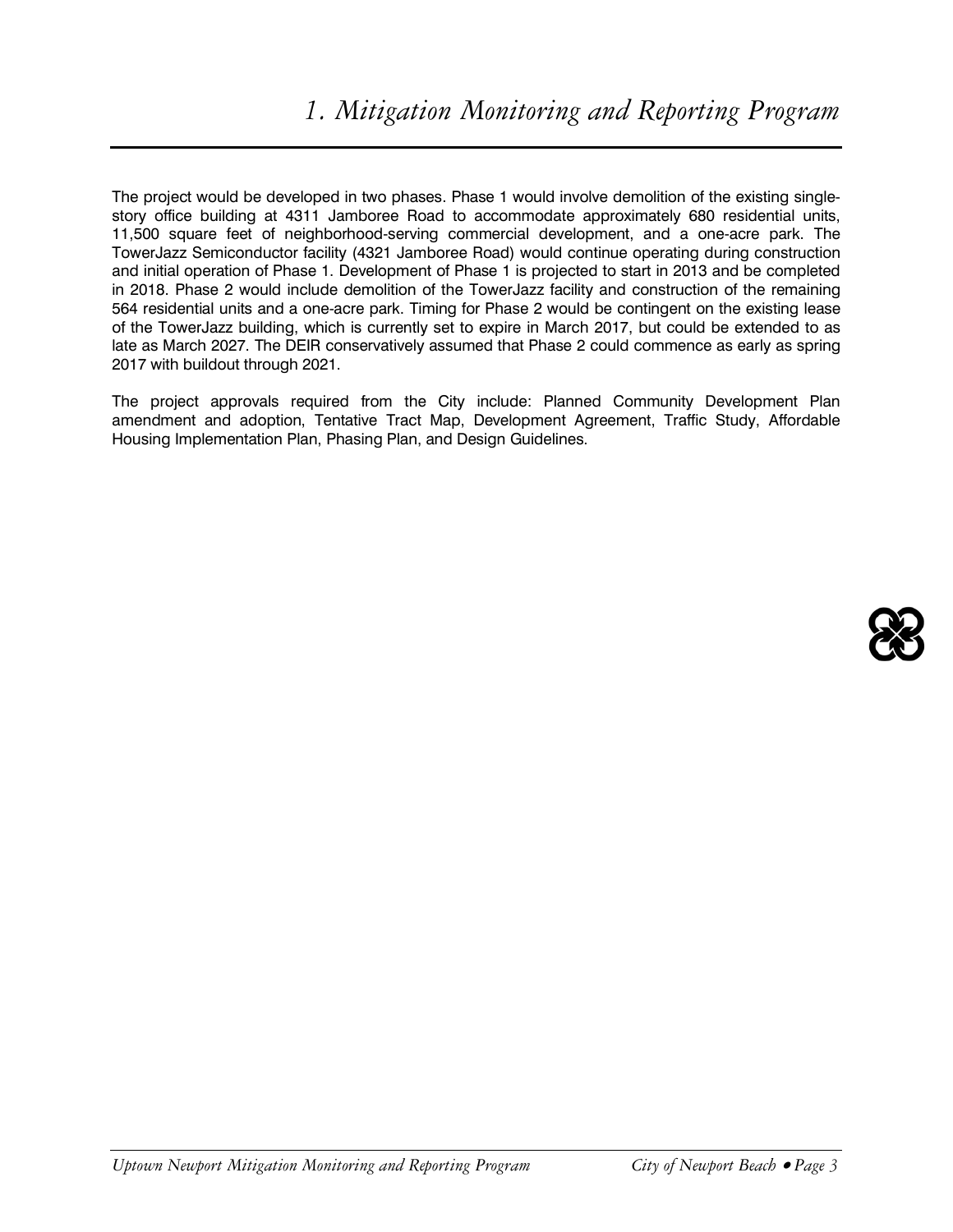*This page intentionally left blank.*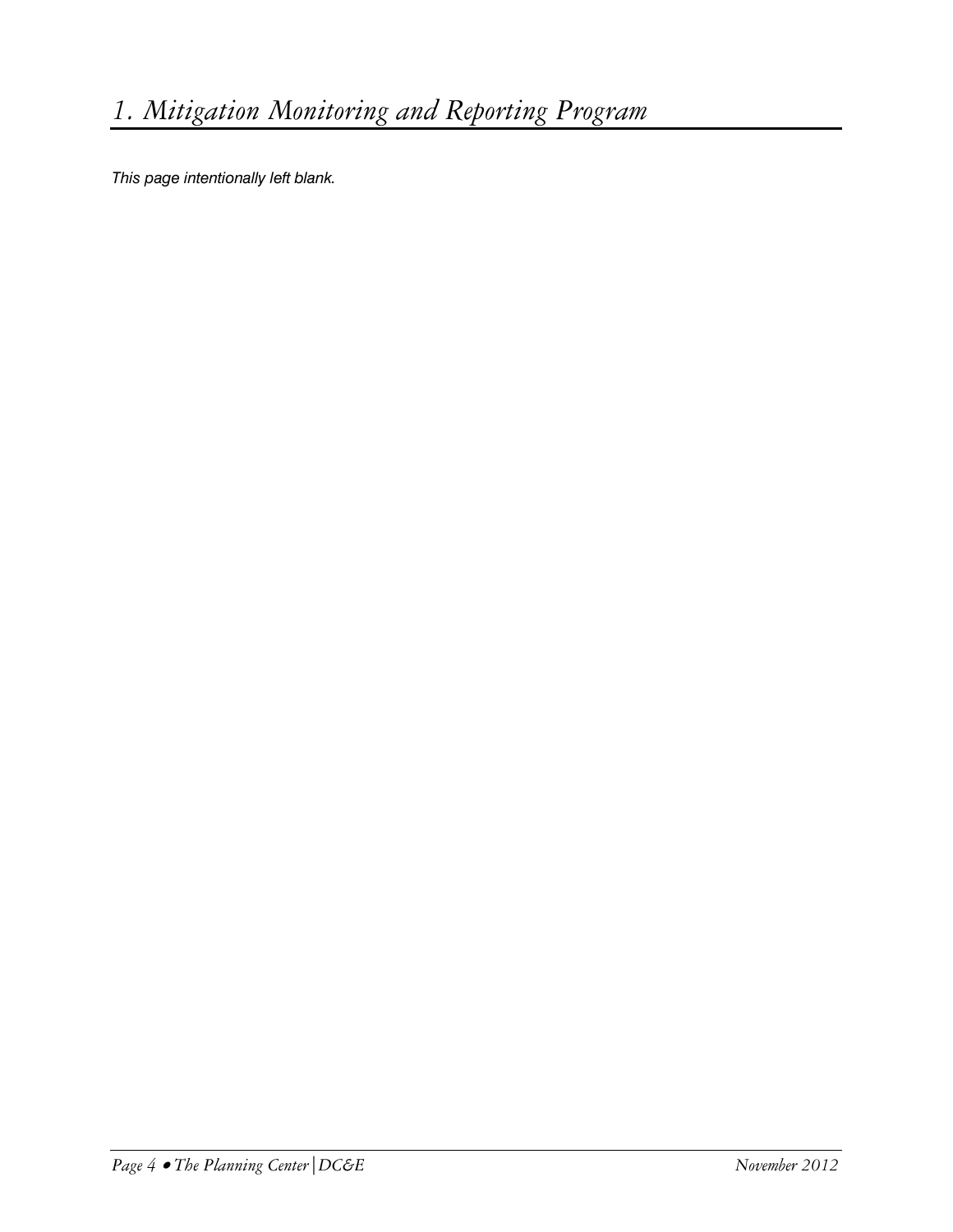|         |                                                                                                                                                                                                                                                                                                                                                                                                                                                                                                                                                                                                                                                                                                                                                                                                                                                                                                                                                                                                                                                                                                                                                                                                                                                                                                                                                                                                                                                    |                              | <b>Table 1</b>               | <b>Mitigation Monitoring Requirements</b>                                  |                                         |                                                                                            |                                                                |
|---------|----------------------------------------------------------------------------------------------------------------------------------------------------------------------------------------------------------------------------------------------------------------------------------------------------------------------------------------------------------------------------------------------------------------------------------------------------------------------------------------------------------------------------------------------------------------------------------------------------------------------------------------------------------------------------------------------------------------------------------------------------------------------------------------------------------------------------------------------------------------------------------------------------------------------------------------------------------------------------------------------------------------------------------------------------------------------------------------------------------------------------------------------------------------------------------------------------------------------------------------------------------------------------------------------------------------------------------------------------------------------------------------------------------------------------------------------------|------------------------------|------------------------------|----------------------------------------------------------------------------|-----------------------------------------|--------------------------------------------------------------------------------------------|----------------------------------------------------------------|
|         | <b>Mitigation Measures</b>                                                                                                                                                                                                                                                                                                                                                                                                                                                                                                                                                                                                                                                                                                                                                                                                                                                                                                                                                                                                                                                                                                                                                                                                                                                                                                                                                                                                                         | <b>Applies to</b><br>Phase 1 | <b>Applies to</b><br>Phase 2 | <b>Responsibility for</b><br><b>Implementation and</b><br><b>Reporting</b> | <b>Timing</b>                           | <b>Responsibility for</b><br><b>Monitoring</b>                                             | <b>Monitor</b><br>(Signature Required)<br>(Date of Compliance) |
|         | 5.2 Air Quality                                                                                                                                                                                                                                                                                                                                                                                                                                                                                                                                                                                                                                                                                                                                                                                                                                                                                                                                                                                                                                                                                                                                                                                                                                                                                                                                                                                                                                    |                              |                              |                                                                            |                                         |                                                                                            |                                                                |
| $2 - 1$ | The construction contractor shall use construction equipment rated by<br>the United States Environmental Protection Agency as having Tier 3 or<br>higher exhaust emission limits for nonemergency equipment over 50<br>horsepower. Tier 3 engines between 50 and 750 horsepower are<br>available for 2006 to 2008 model years. After January 1, 2015,<br>nonemergency equipment over 50 horsepower shall be equipment<br>meeting the Tier 4 standards, if available. A list of construction<br>equipment by type and model year shall be maintained by the<br>construction contractor onsite. A copy of each unit's certified Tier<br>specification shall be provided at the time of mobilization of each<br>applicable unit of equipment. Prior to construction, the City of Newport<br>Beach shall ensure that all demolition and grading plans clearly show the<br>requirement for United States Environmental Protection Agency Tier 3 or<br>higher emissions standards for construction equipment over 50<br>horsepower during ground-disturbing activities. In addition, the<br>construction contractor shall properly service and maintain construction<br>equipment in accordance with the manufacturer's recommendations.<br>Construction contractors shall also ensure that all nonessential idling of<br>construction equipment is restricted to five minutes or less in<br>compliance with California Air Resources Board's Rule 2449. | <b>YES</b>                   | YES                          | Project Applicant and<br><b>Construction Contractor</b>                    | During grading and<br>construction      | City of Newport Beach<br><b>Community Development</b><br>Department - Building<br>Division |                                                                |
| $2 - 2$ | The construction contractor shall implement the following measures or<br>provide evidence to the City of Newport Beach that implementation<br>would not be feasible:<br>If electricity is not available onsite, generators, welders, and air<br>compressors shall use alternative fuels (i.e., electric, natural gas,<br>propane, solar).<br>Construction parking shall be configured to minimize traffic<br>$\bullet$<br>interference.<br>Construction trucks shall be routed away from congested streets<br>$\bullet$<br>and sensitive receptors.<br>Construction activities that affect traffic flow on the arterial system<br>$\bullet$<br>shall be scheduled to off-peak hours to the extent practicable.<br>Temporary traffic controls, such as a flag person(s), shall be<br>$\bullet$<br>provided, where necessary, to maintain smooth traffic flow.<br>Large shipments of construction materials and/or equipment<br>$\bullet$<br>requiring use of heavy-heavy duty tractor trailers (e.g., 53-foot<br>truck) shall use EPA-certified SmartWay trucks.                                                                                                                                                                                                                                                                                                                                                                                    | <b>YES</b>                   | YES                          | Project Applicant and<br><b>Construction Contractor</b>                    | During grading and<br>construction      | City of Newport Beach<br><b>Community Development</b><br>Department - Building<br>Division |                                                                |
| $2 - 3$ | Prior to issuance of a grading permit, the construction contractor shall<br>provide a statement to the City of Newport Beach that the construction<br>contractor shall support and encourage ridesharing and transit<br>incentives for the construction crew, such as carpools, shuttle vans,<br>transit passes, or secured bicycle parking for construction workers.                                                                                                                                                                                                                                                                                                                                                                                                                                                                                                                                                                                                                                                                                                                                                                                                                                                                                                                                                                                                                                                                              | YES                          | YES                          | Project Applicant and<br><b>Construction Contractor</b>                    | Prior to issuance of<br>grading permits | City of Newport Beach<br><b>Community and Public</b><br><b>Works Departments</b>           |                                                                |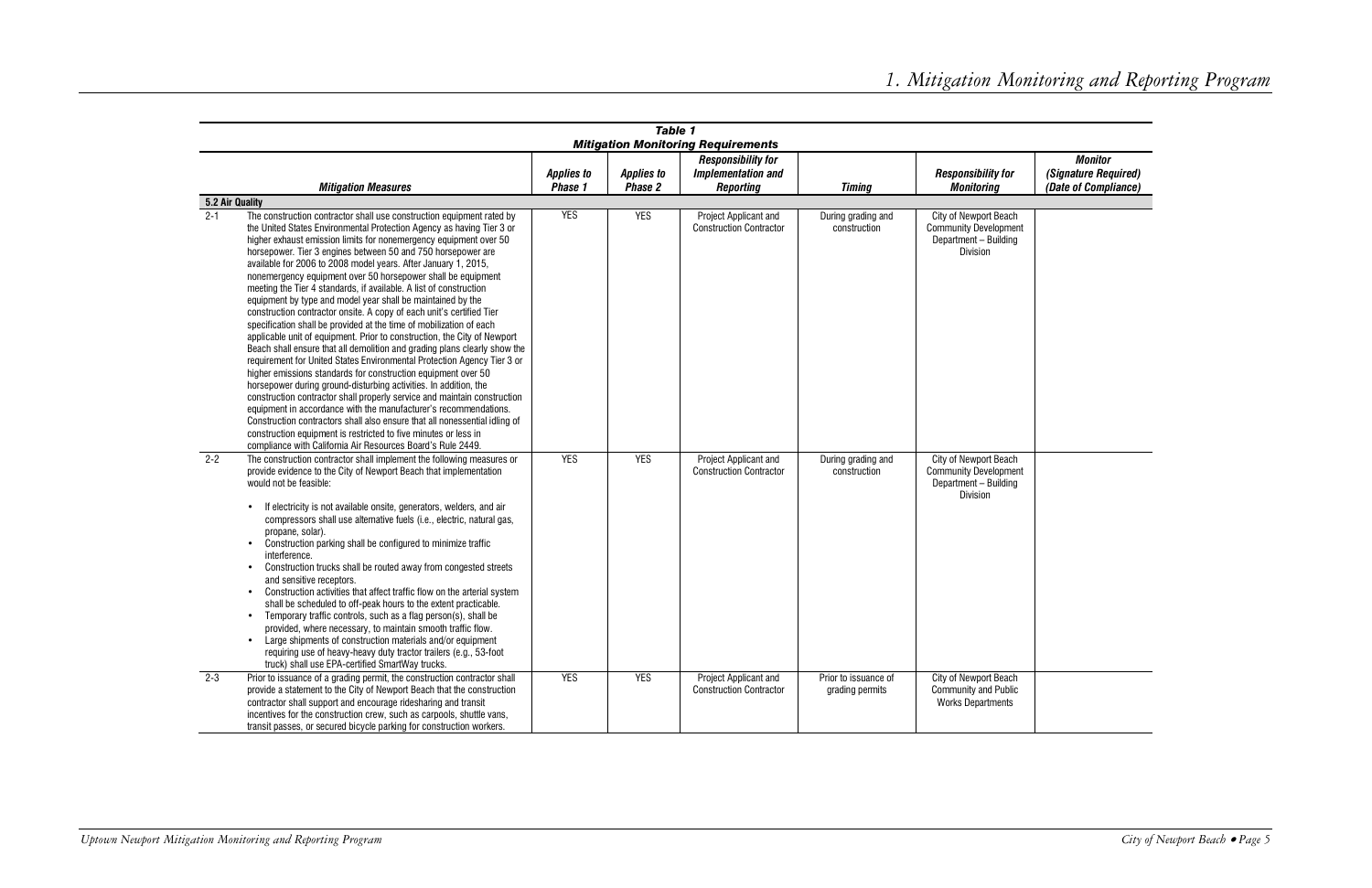|         |                                                                                                                                                                                                                                                                                                                                                                                                                                                                                                                                                                                                                                                                                                                                                                                                                                                                                                                                                                                                                                                                                                                                                                                                                                                                                                                                                                                                                                                                                                                                                                                                                                                                                   |                              | Table 1                      | <b>Mitigation Monitoring Requirements</b>                                  |                                    |                                                                                            |                                                                |
|---------|-----------------------------------------------------------------------------------------------------------------------------------------------------------------------------------------------------------------------------------------------------------------------------------------------------------------------------------------------------------------------------------------------------------------------------------------------------------------------------------------------------------------------------------------------------------------------------------------------------------------------------------------------------------------------------------------------------------------------------------------------------------------------------------------------------------------------------------------------------------------------------------------------------------------------------------------------------------------------------------------------------------------------------------------------------------------------------------------------------------------------------------------------------------------------------------------------------------------------------------------------------------------------------------------------------------------------------------------------------------------------------------------------------------------------------------------------------------------------------------------------------------------------------------------------------------------------------------------------------------------------------------------------------------------------------------|------------------------------|------------------------------|----------------------------------------------------------------------------|------------------------------------|--------------------------------------------------------------------------------------------|----------------------------------------------------------------|
|         | <b>Mitigation Measures</b>                                                                                                                                                                                                                                                                                                                                                                                                                                                                                                                                                                                                                                                                                                                                                                                                                                                                                                                                                                                                                                                                                                                                                                                                                                                                                                                                                                                                                                                                                                                                                                                                                                                        | <b>Applies to</b><br>Phase 1 | <b>Applies to</b><br>Phase 2 | <b>Responsibility for</b><br><b>Implementation and</b><br><b>Reporting</b> | <b>Timing</b>                      | <b>Responsibility for</b><br><b>Monitoring</b>                                             | <b>Monitor</b><br>(Signature Required)<br>(Date of Compliance) |
| $2 - 4$ | The construction contractor shall prepare a dust control plan and<br>implement the following measures during ground-disturbing activities for<br>fugitive dust control in addition to South Coast Air Quality Management<br>District Rule 403 to reduce particulate matter emissions. The City of<br>Newport Beach shall verify compliance that these measures have been<br>implemented during normal construction site inspections.<br>During all grading activities, the construction contractor shall<br>$\bullet$<br>reestablish ground cover on the construction site through seeding<br>and watering.<br>During all construction activities, the construction contractor shall<br>sweep streets with Rule 1186-compliant, PM10-efficient vacuum<br>units on a daily basis if silt is carried over to adjacent public<br>thoroughfares or occurs as a result of hauling.<br>During all construction activities, the construction contractor shall<br>$\bullet$<br>maintain a minimum 24-inch freeboard on trucks hauling dirt, sand,<br>soil, or other loose materials, and tarp materials with a fabric cover<br>or other cover that achieves the same amount of protection.<br>During all construction activities, the construction contractor shall<br>water exposed ground surfaces and disturbed areas a minimum of<br>every three hours on the construction site and a minimum of three<br>times per day. Recycled water should be used, if available.<br>During site preparation, the construction contractor shall stabilize<br>stockpiled materials. Stockpiles within 300 feet of occupied<br>buildings shall not exceed 8-feet in height, must have a road bladed | <b>YES</b>                   | <b>YES</b>                   | <b>Project Applicant and</b><br><b>Construction Contractor</b>             | During grading and<br>construction | City of Newport Beach<br><b>Community Development</b><br>Department - Building<br>Division |                                                                |
| $2 - 5$ | to the top to allow water truck access, or must have an operational<br>water irrigation system that is capable of complete stockpile<br>coverage.<br>During all construction activities, the construction contractor shall<br>limit onsite vehicle speeds on unpaved roads to no more than 15<br>miles per hour.<br>The construction contractor during Phase 2 activities shall adhere to one<br>of the following if construction of Phase 1 overlaps with construction of                                                                                                                                                                                                                                                                                                                                                                                                                                                                                                                                                                                                                                                                                                                                                                                                                                                                                                                                                                                                                                                                                                                                                                                                        | N <sub>0</sub>               | <b>YES</b>                   | Project Applicant and<br><b>Construction Contractor</b>                    | During grading and<br>construction | City of Newport Beach<br><b>Community Development</b>                                      |                                                                |
|         | Phase 2:<br>The construction contractor shall install Level 2 Verified Diesel<br>Emission Control Strategies (VDES) diesel particulate filters (DPF)<br>on large off-road equipment that have engines rated 50 hp or<br>greater during grading, utilities installation, paving, and concrete<br>activities that overlap with Phase 1 building construction. A list of<br>construction equipment by type and model year and type of DPF<br>shall be maintained by the construction contractor onsite. Or<br>Phase 2 site improvements (grading, utilities installation, paving,<br>$\bullet$<br>and concrete construction subphases) shall not overlap with Phase<br>1 building construction.                                                                                                                                                                                                                                                                                                                                                                                                                                                                                                                                                                                                                                                                                                                                                                                                                                                                                                                                                                                      |                              |                              |                                                                            |                                    | Department - Building<br>Division                                                          |                                                                |
|         | The City of Newport Beach shall verify compliance that one of these<br>measures has been implemented during normal construction site<br>inspections.                                                                                                                                                                                                                                                                                                                                                                                                                                                                                                                                                                                                                                                                                                                                                                                                                                                                                                                                                                                                                                                                                                                                                                                                                                                                                                                                                                                                                                                                                                                              |                              |                              |                                                                            |                                    |                                                                                            |                                                                |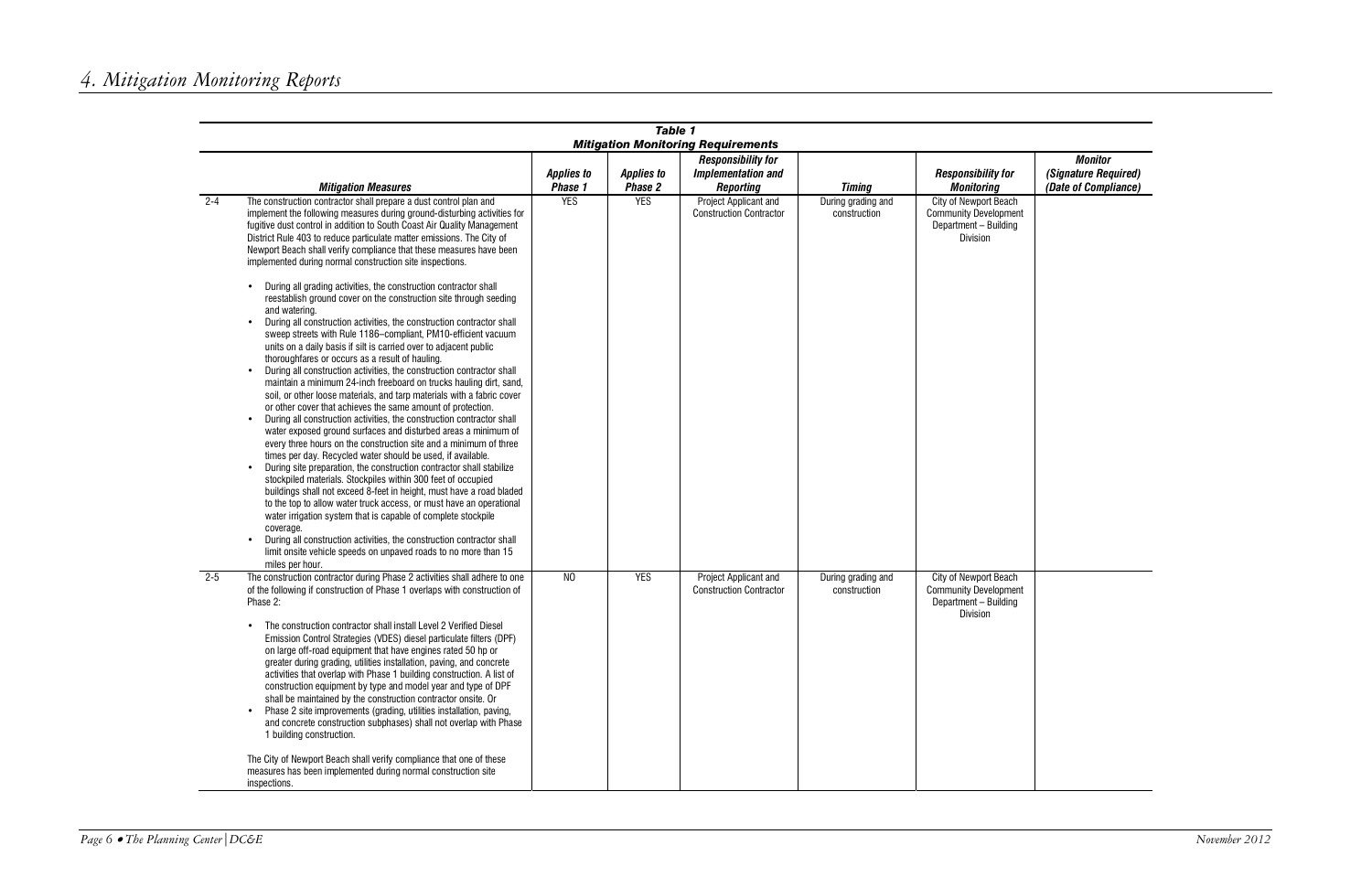|         |                                                                                                                                                                                                                                                                                                                                                                                                                                                                                                                                                                                                                                                                                                                                                                                                                                                                                                                                                                                                                                                                                                                                                                                                                         |                              | <b>Table 1</b>               | <b>Mitigation Monitoring Requirements</b>                                             |                                             |                                                                                            |                                                                       |
|---------|-------------------------------------------------------------------------------------------------------------------------------------------------------------------------------------------------------------------------------------------------------------------------------------------------------------------------------------------------------------------------------------------------------------------------------------------------------------------------------------------------------------------------------------------------------------------------------------------------------------------------------------------------------------------------------------------------------------------------------------------------------------------------------------------------------------------------------------------------------------------------------------------------------------------------------------------------------------------------------------------------------------------------------------------------------------------------------------------------------------------------------------------------------------------------------------------------------------------------|------------------------------|------------------------------|---------------------------------------------------------------------------------------|---------------------------------------------|--------------------------------------------------------------------------------------------|-----------------------------------------------------------------------|
|         | <b>Mitigation Measures</b>                                                                                                                                                                                                                                                                                                                                                                                                                                                                                                                                                                                                                                                                                                                                                                                                                                                                                                                                                                                                                                                                                                                                                                                              | <b>Applies to</b><br>Phase 1 | <b>Applies to</b><br>Phase 2 | <b>Responsibility for</b><br><b>Implementation and</b><br><b>Reporting</b>            | <b>Timing</b>                               | <b>Responsibility for</b><br><b>Monitoring</b>                                             | <b>Monitor</b><br><i>(Signature Required)</i><br>(Date of Compliance) |
| $2 - 6$ | The construction contractor shall post a sign at the entrance to the<br>construction site. The sign shall identify the designated contact person,<br>telephone number, and email address for construction-related<br>complaints. Upon receipt of a compliant, the complaint shall be<br>investigated and corrective action shall be taken, if needed. The<br>construction contractor shall file a report to the City of Newport Beach of<br>the nature of the compliant and action taken to remedy the complaint<br>within two working days. A log of the complaints and resolutions to the<br>complaints shall be maintained onsite.                                                                                                                                                                                                                                                                                                                                                                                                                                                                                                                                                                                   | YES                          | YES                          | Project Applicant and<br><b>Construction Contractor</b>                               | During grading and<br>construction          | City of Newport Beach<br><b>Community Development</b><br>Department - Building<br>Division |                                                                       |
| $2 - 7$ | The construction contractor shall use haul trucks and/or require<br>subcontractors to use haul trucks that are 2010 or newer haul trucks for<br>demolition and construction (C&D) debris removal offsite and soil haul,<br>unless evidence is provided by the contractor/subcontractor that such<br>trucks are not readily available at the time of issuance of a demolition<br>and/or grading permit.                                                                                                                                                                                                                                                                                                                                                                                                                                                                                                                                                                                                                                                                                                                                                                                                                  | <b>YES</b>                   | <b>YES</b>                   | Project Applicant and<br><b>Construction Contractor</b>                               | During grading and<br>construction          | City of Newport Beach<br><b>Community Development</b><br>Department - Building<br>Division |                                                                       |
|         | <b>5.3 Biological Resources</b>                                                                                                                                                                                                                                                                                                                                                                                                                                                                                                                                                                                                                                                                                                                                                                                                                                                                                                                                                                                                                                                                                                                                                                                         |                              |                              |                                                                                       |                                             |                                                                                            |                                                                       |
| $3-1$   | Prior to any proposed actions during the breeding season, January 31st<br>through September 15th, the monitoring biologist shall conduct a pre-<br>construction survey(s) to identify any active nests in and near the<br>project area no more than three days prior to project initiation. If the<br>biologist does not find any active nests that would be potentially<br>impacted, the proposed action may proceed. Any active nests observed<br>during the survey shall be mapped on a recent aerial photograph,<br>including documentation of GPS coordinates. If the biologist finds an<br>active nest within or adjacent to the action area and determines that the<br>nest may be impacted, the biologist shall delineate an appropriate buffer<br>zone around the nest using temporary plastic fencing or other suitable<br>materials, such as barricade tape and traffic cones. The buffer zone shall<br>range from a 300- to 500-foot radius at the discretion of the biologist.<br>Only activities approved by the qualified biologist shall take place within<br>the buffer zone until the nest is vacated. Once the nest is no longer<br>active, the proposed action may proceed within the buffer zone.  | YES                          | <b>YES</b>                   | Project Applicant and<br><b>Monitoring Biologist</b>                                  | During grading and<br>construction          | City of Newport Beach<br><b>Community Development</b><br>Department - Planning<br>Division |                                                                       |
|         | <b>5.4 Cultural Resources</b>                                                                                                                                                                                                                                                                                                                                                                                                                                                                                                                                                                                                                                                                                                                                                                                                                                                                                                                                                                                                                                                                                                                                                                                           |                              |                              |                                                                                       |                                             |                                                                                            |                                                                       |
| $4-1$   | Prior to the issuance of grading permits, the project applicant shall<br>demonstrate to the Community Development Department that an Orange<br>County-certified professional archaeologist has been retained to monitor<br>any potential impacts to archaeological or historic resources throughout<br>the duration of any ground-disturbing activities at the project site. The<br>archeologist shall develop a Cultural Resources Awareness Training<br>program, which shall provide examples of the types of resources that<br>might be encountered and detail procedures to be implemented in that<br>event. The qualified archeologist shall be present at the pregrade<br>meeting to present the training program to all earthmoving personnel and<br>their supervisors and to discuss the monitoring, collection, and safety<br>procedures of cultural resources, if any are found. If subsurface cultural<br>resources are inadvertently discovered during ground-disturbing<br>activities, the construction contractor shall ensure that all work stops<br>within 25 feet of the find until the qualified archeologist can assess the<br>significance of the find and, if necessary, shall develop appropriate | YES                          | <b>YES</b>                   | Project Applicant, Certified<br>Paleontologist, and<br><b>Construction Contractor</b> | Prior to the issuance of<br>grading permits | City of Newport Beach<br><b>Community Development</b><br>Department - Planning<br>Division |                                                                       |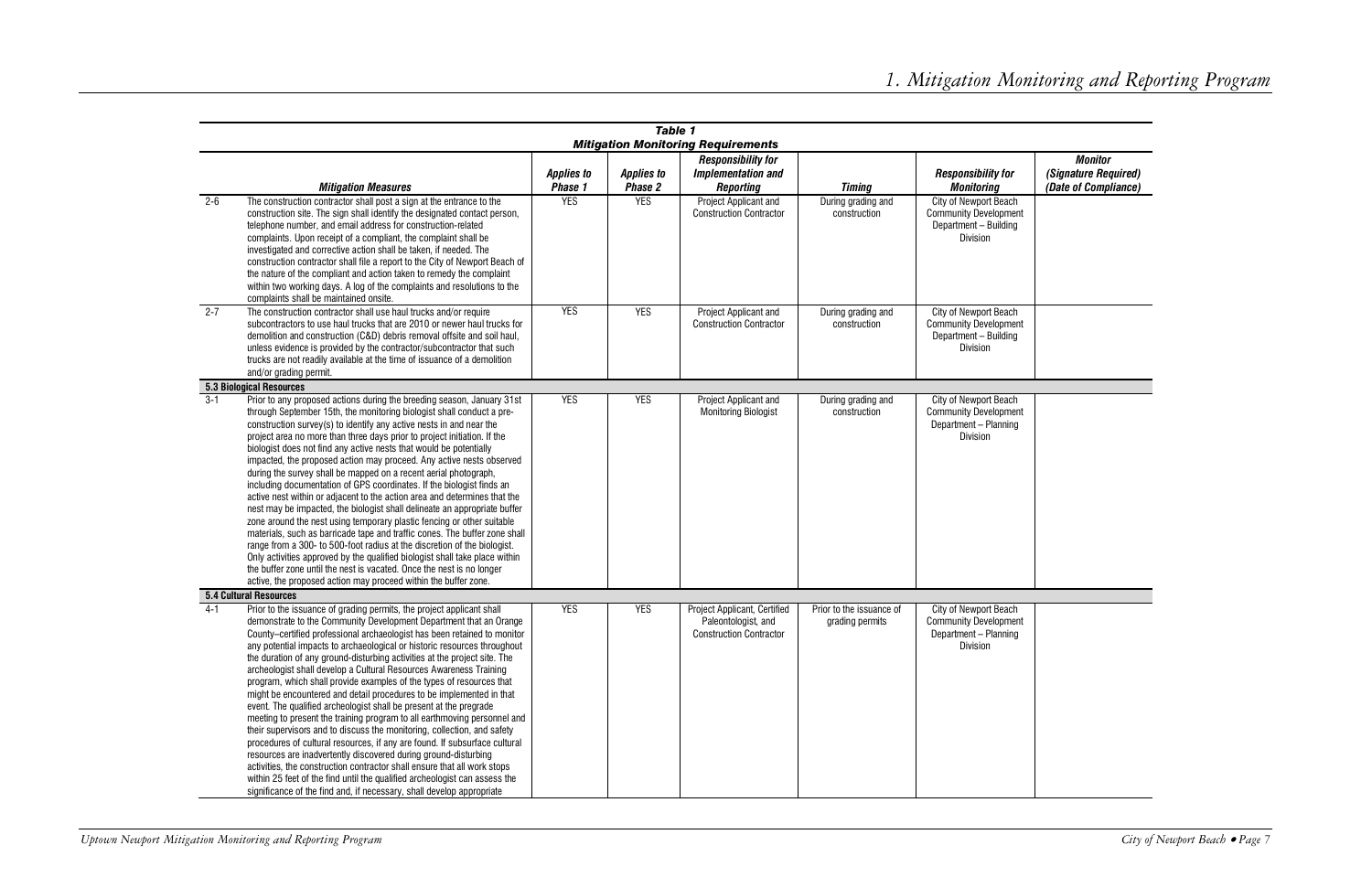| )ľ                                      | <b>Monitor</b><br>(Signature Required)<br>(Date of Compliance) |
|-----------------------------------------|----------------------------------------------------------------|
|                                         |                                                                |
|                                         |                                                                |
|                                         |                                                                |
| $\overline{\mathsf{ch}}$<br>nent<br>ing |                                                                |
|                                         |                                                                |
|                                         |                                                                |
|                                         |                                                                |
|                                         |                                                                |
|                                         |                                                                |
|                                         |                                                                |
|                                         |                                                                |
| ch<br>nent<br>ng                        |                                                                |
|                                         |                                                                |
|                                         |                                                                |

|         |                                                                                                                                                                                                                                                                                                                                                                                                                                                                                                                                                                                                                                                                                                                                                                                                                                                                                                                                                                                                                                                                                                                                                                                                                                                                                                                                                                                                                                                                                  |                              | <b>Table 1</b>               | <b>Mitigation Monitoring Requirements</b>                                             |                                             |                                                                                            |
|---------|----------------------------------------------------------------------------------------------------------------------------------------------------------------------------------------------------------------------------------------------------------------------------------------------------------------------------------------------------------------------------------------------------------------------------------------------------------------------------------------------------------------------------------------------------------------------------------------------------------------------------------------------------------------------------------------------------------------------------------------------------------------------------------------------------------------------------------------------------------------------------------------------------------------------------------------------------------------------------------------------------------------------------------------------------------------------------------------------------------------------------------------------------------------------------------------------------------------------------------------------------------------------------------------------------------------------------------------------------------------------------------------------------------------------------------------------------------------------------------|------------------------------|------------------------------|---------------------------------------------------------------------------------------|---------------------------------------------|--------------------------------------------------------------------------------------------|
|         | <b>Mitigation Measures</b>                                                                                                                                                                                                                                                                                                                                                                                                                                                                                                                                                                                                                                                                                                                                                                                                                                                                                                                                                                                                                                                                                                                                                                                                                                                                                                                                                                                                                                                       | <b>Applies to</b><br>Phase 1 | <b>Applies to</b><br>Phase 2 | <b>Responsibility for</b><br><b>Implementation and</b><br><b>Reporting</b>            | <b>Timing</b>                               | <b>Responsibility for</b><br><b>Monitoring</b>                                             |
|         | treatment or disposition of the resources in consultation with the City of<br>Newport Beach and a representative of the affected Native American<br>tribe (Gabrielino). The archeological monitor shall have the authority to<br>halt any project-related activities that may be adversely impacting<br>potentially significant cultural resources. Suspension of ground<br>disturbances in the vicinity of the discoveries shall not be lifted until an<br>archeological monitor has evaluated the discoveries to assess whether<br>they are classified as significant cultural resources, pursuant to the<br>California Environmental Quality Act.                                                                                                                                                                                                                                                                                                                                                                                                                                                                                                                                                                                                                                                                                                                                                                                                                             |                              |                              |                                                                                       |                                             |                                                                                            |
| $4 - 2$ | Prior to the issuance of grading permits, the project applicant shall<br>demonstrate to the Community Development Department that an Orange<br>County-certified professional paleontologist has been retained to<br>monitor any potential impacts to paleontological resources throughout<br>the duration of any ground-disturbing activities at the project site. The<br>paleontologist shall review the project's final plans and develop and<br>implement a Paleontological Mitigation Plan, which shall include the<br>following minimum elements:<br>All earthmoving activities eight-feet or more below the current<br>surface shall be monitored full-time by a qualified paleontological<br>monitor.<br>If fossils are discovered, the paleontological monitor has the<br>authority to temporarily divert work within 25 feet of the find to<br>allow recovery of the fossils and evaluation of the fossil locality.<br>Fossil localities shall require documentation including stratigraphic<br>columns and samples for micropaleontological analyses and for<br>dating.<br>Fossils shall be prepared to the point of identification and evaluated<br>for significance.<br>Significant fossils shall be cataloged and identified prior to being<br>donated to an appropriate repository.<br>The final report shall interpret any paleontological resources<br>discovered in the regional context and provide the catalog and all<br>specialists' reports as appendices. | <b>YES</b>                   | <b>YES</b>                   | Project Applicant, Certified<br>Paleontologist, and<br><b>Construction Contractor</b> | Prior to the issuance of<br>grading permits | City of Newport Beach<br><b>Community Development</b><br>Department - Planning<br>Division |
|         | 5.6 Geology and Soils                                                                                                                                                                                                                                                                                                                                                                                                                                                                                                                                                                                                                                                                                                                                                                                                                                                                                                                                                                                                                                                                                                                                                                                                                                                                                                                                                                                                                                                            |                              |                              |                                                                                       |                                             |                                                                                            |
| $6 - 1$ | Prior to issuance of any grading permits for the project, the project<br>applicant shall have soil testing for expansion potential conducted by a<br>professional engineering geologist or registered geotechnical engineer.<br>The geologist or engineer shall prepare a report describing the sampling<br>and testing; findings; any hazards related to the findings; and<br>recommendations for reducing any hazards identified. The project<br>applicant shall submit a copy of the report to the City of Newport Beach<br>Community Development Department for review and approval by the<br>City Building Division.                                                                                                                                                                                                                                                                                                                                                                                                                                                                                                                                                                                                                                                                                                                                                                                                                                                        | <b>YES</b>                   | <b>YES</b>                   | Project Applicant and<br><b>Project Engineer</b>                                      | Prior to the issuance of<br>grading permits | City of Newport Beach<br><b>Community Development</b><br>Department - Building<br>Division |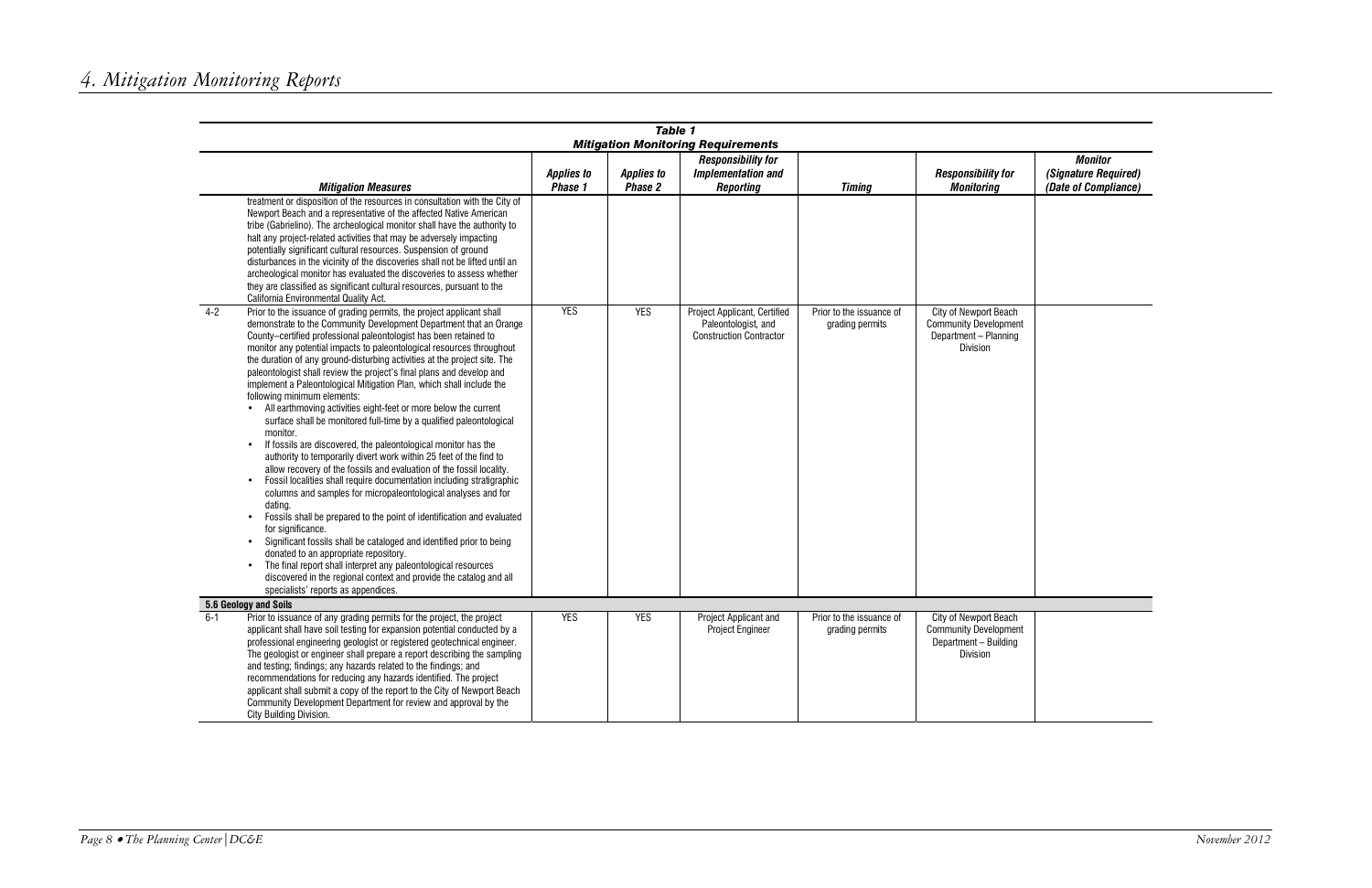| r for<br>ı | <b>Monitor</b><br>(Signature Required)<br>(Date of Compliance) |
|------------|----------------------------------------------------------------|
|            |                                                                |
| Beach      |                                                                |
| $t -$      |                                                                |
| vision     |                                                                |
|            |                                                                |
|            |                                                                |
| Beach      |                                                                |
| $t -$      |                                                                |
| vision     |                                                                |
|            |                                                                |
|            |                                                                |
|            |                                                                |
|            |                                                                |
|            |                                                                |
|            |                                                                |
|            |                                                                |
|            |                                                                |
|            |                                                                |
|            |                                                                |
|            |                                                                |
|            |                                                                |
|            |                                                                |
|            |                                                                |
|            |                                                                |
|            |                                                                |
|            |                                                                |
|            |                                                                |
|            |                                                                |
|            |                                                                |
|            |                                                                |
|            |                                                                |
|            |                                                                |
|            |                                                                |
| Beach      |                                                                |
| $t -$      |                                                                |
| vision     |                                                                |
|            |                                                                |
|            |                                                                |
|            |                                                                |
|            |                                                                |
|            |                                                                |
|            |                                                                |
|            |                                                                |
|            |                                                                |
|            |                                                                |

|         |                                                                                                                                                                                                                                                                                                                                                                                                                                                                                                                                                                                                                                                                                                                                                                                                                                                                                                                                                                                                                                                                                                                                                                                                                                                                                                                                                                                                                                                                                                                                                                                                                                                                                                                                                                                                                                                                                                                                                                                                                                       |                              | <b>Table 1</b>               | <b>Mitigation Monitoring Requirements</b>                                  |                                               |                                                                               |
|---------|---------------------------------------------------------------------------------------------------------------------------------------------------------------------------------------------------------------------------------------------------------------------------------------------------------------------------------------------------------------------------------------------------------------------------------------------------------------------------------------------------------------------------------------------------------------------------------------------------------------------------------------------------------------------------------------------------------------------------------------------------------------------------------------------------------------------------------------------------------------------------------------------------------------------------------------------------------------------------------------------------------------------------------------------------------------------------------------------------------------------------------------------------------------------------------------------------------------------------------------------------------------------------------------------------------------------------------------------------------------------------------------------------------------------------------------------------------------------------------------------------------------------------------------------------------------------------------------------------------------------------------------------------------------------------------------------------------------------------------------------------------------------------------------------------------------------------------------------------------------------------------------------------------------------------------------------------------------------------------------------------------------------------------------|------------------------------|------------------------------|----------------------------------------------------------------------------|-----------------------------------------------|-------------------------------------------------------------------------------|
|         | <b>Mitigation Measures</b>                                                                                                                                                                                                                                                                                                                                                                                                                                                                                                                                                                                                                                                                                                                                                                                                                                                                                                                                                                                                                                                                                                                                                                                                                                                                                                                                                                                                                                                                                                                                                                                                                                                                                                                                                                                                                                                                                                                                                                                                            | <b>Applies to</b><br>Phase 1 | <b>Applies to</b><br>Phase 2 | <b>Responsibility for</b><br><b>Implementation and</b><br><b>Reporting</b> | <b>Timing</b>                                 | <b>Responsibility for</b><br><b>Monitoring</b>                                |
|         | 5.7 Hazards and Hazardous Materials                                                                                                                                                                                                                                                                                                                                                                                                                                                                                                                                                                                                                                                                                                                                                                                                                                                                                                                                                                                                                                                                                                                                                                                                                                                                                                                                                                                                                                                                                                                                                                                                                                                                                                                                                                                                                                                                                                                                                                                                   |                              |                              |                                                                            |                                               |                                                                               |
| $7 - 1$ | In compliance with CFC Section 381.1 (Amendment), prior to issuance<br>of building permits for Phase 1, the project applicant shall submit a<br>geologic study from a state-licensed and department-approved<br>individual or firm to the Newport Beach Fire Department Fire Prevention<br>Division for review and approval (due to the proximity of the proposed<br>project to a semiconductor facility).                                                                                                                                                                                                                                                                                                                                                                                                                                                                                                                                                                                                                                                                                                                                                                                                                                                                                                                                                                                                                                                                                                                                                                                                                                                                                                                                                                                                                                                                                                                                                                                                                            | <b>YES</b>                   | N <sub>0</sub>               | Project Applicant and<br><b>Project Engineer</b>                           | Prior to the issuance of<br>building permits  | City of Newport Beach<br>Fire Department -<br><b>Fire Prevention Division</b> |
| $7 - 2$ | Prior to issuance of any building permit for Phase 1, the applicant shall<br>demonstrate compliance with CFC Section 27041.1 (Amendment),<br>which prohibits the storage of any amount of extremely hazardous<br>substances equal to or greater than the disclosable amounts listed in<br>Appendix A, Part 355, Title 40, of the Code of Federal Regulations in a<br>residential zone or adjacent to property developed with residential uses.<br>Compliance shall be demonstrated to the satisfaction of the Newport<br>Beach Fire Department and shall include the following:<br>Installation of a new anhydrous ammonia tank at a minimum<br>distance of 200 feet from the nearest existing or proposed<br>residential structure (including the adjacent Koll property project).<br>The new tank shall be approved by the Newport Beach Fire<br>Department, and the tank and installation shall include mitigation<br>safeguards such as: automatic shut-off valves, excess flow valves,<br>restrictive flow orifices, toxic gas detection system, automatic<br>sprinkler system, water deluge system, alarm system, and double<br>containment piping. An updated Offsite Consequence Analysis<br>(OCA) shall be prepared to the satisfaction of the Fire Department<br>prior installation of the new tank.<br>In the event a new anhydrous ammonia tank is not installed or the<br>$\bullet$<br>existing tank relocated, no residential structures shall be<br>constructed within 200 feet of the anhydrous ammonia tank.<br>Demonstration of maintenance of industry best practices and<br>provision of minimum EPGR-2 separation distances as defined by<br>the EPA for any extremely hazardous substances (EHS) in excess<br>of disclosable amounts. The use of the term "adjacent to" (per CFC<br>Section 27041.1 (Amendment) shall be interpreted to be a greater<br>distance than an offsite consequence analysis would require as a<br>safe EPGR-2 (or an equivalent and accepted standard) separation<br>distance (ibid). | <b>YES</b>                   | N <sub>0</sub>               | Project Applicant and<br><b>TowerJazz Personnel</b>                        | Prior to the issuance of<br>building permits  | City of Newport Beach<br>Fire Department -<br><b>Fire Prevention Division</b> |
| $7 - 3$ | Prior to the issuance of occupancy permits, the applicant shall<br>demonstrate to the satisfaction of the City of Newport Beach Fire<br>Department that the following disclosures and emergency notification<br>procedures/programs are in place:<br>Disclosure to potential Uptown Newport residences that hazardous<br>chemicals are used and stored at the adjacent TowerJazz facility.<br>Inclusion of property manager or authorized representative of the<br>$\bullet$<br>Uptown Newport residential community to the emergency<br>notification list of the TowerJazz Business Emergency Plan.<br>Program to inform/train the property manager or authorized<br>representative of the Uptown Newport residential community in<br>emergency response and evacuation procedures and to incorporate<br>ongoing coordination between the Uptown Newport representative                                                                                                                                                                                                                                                                                                                                                                                                                                                                                                                                                                                                                                                                                                                                                                                                                                                                                                                                                                                                                                                                                                                                                              | <b>YES</b>                   | N <sub>0</sub>               | <b>Project Applicant</b>                                                   | Prior to the issuance of<br>occupancy permits | City of Newport Beach<br>Fire Department -<br><b>Fire Prevention Division</b> |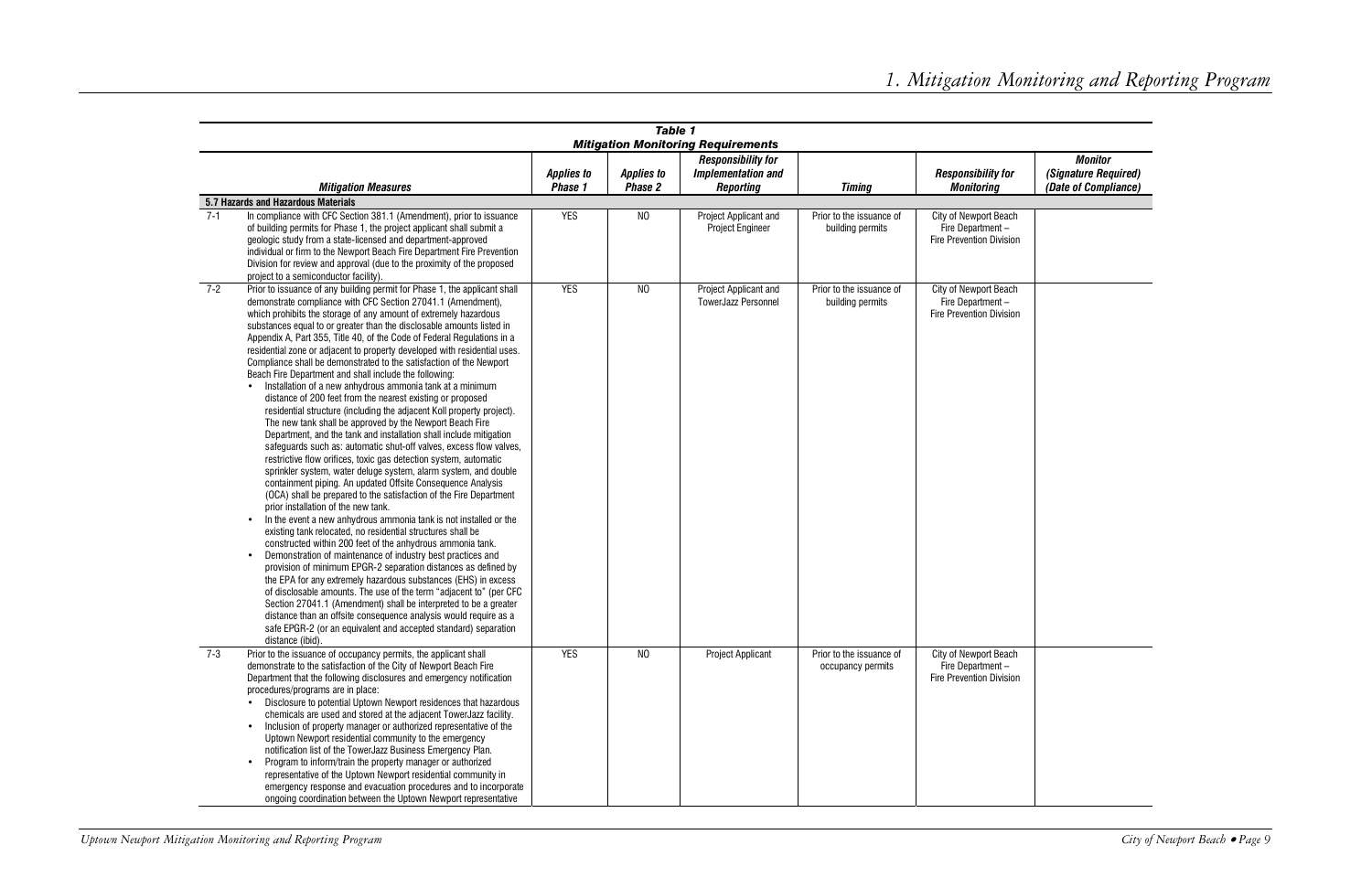| )ľ                               | <b>Monitor</b><br>(Signature Required)<br>(Date of Compliance) |  |  |  |  |  |  |
|----------------------------------|----------------------------------------------------------------|--|--|--|--|--|--|
|                                  |                                                                |  |  |  |  |  |  |
|                                  |                                                                |  |  |  |  |  |  |
|                                  |                                                                |  |  |  |  |  |  |
| ch                               |                                                                |  |  |  |  |  |  |
| ion                              |                                                                |  |  |  |  |  |  |
|                                  |                                                                |  |  |  |  |  |  |
| ch                               |                                                                |  |  |  |  |  |  |
| ion                              |                                                                |  |  |  |  |  |  |
| $\overline{\mathsf{ch}}$<br>nent |                                                                |  |  |  |  |  |  |
| ng                               |                                                                |  |  |  |  |  |  |
| $\overline{\mathsf{ch}}$         |                                                                |  |  |  |  |  |  |
| nent<br>ng                       |                                                                |  |  |  |  |  |  |
| $\overline{\mathsf{ch}}$         |                                                                |  |  |  |  |  |  |
| nent<br>ng                       |                                                                |  |  |  |  |  |  |
|                                  |                                                                |  |  |  |  |  |  |
|                                  |                                                                |  |  |  |  |  |  |
|                                  |                                                                |  |  |  |  |  |  |
|                                  |                                                                |  |  |  |  |  |  |
|                                  |                                                                |  |  |  |  |  |  |
| ıch                              |                                                                |  |  |  |  |  |  |
| nent<br>ng                       |                                                                |  |  |  |  |  |  |
|                                  |                                                                |  |  |  |  |  |  |
|                                  |                                                                |  |  |  |  |  |  |
|                                  |                                                                |  |  |  |  |  |  |
|                                  |                                                                |  |  |  |  |  |  |

|         | <b>Table 1</b><br><b>Mitigation Monitoring Requirements</b>                                                                                                                                                                                                                                                                                                                                                                                                                                                                                                                                                                                                                                                                                                                                                                                                                                                                                    |                              |                              |                                                                                               |                                                                                                                                             |                                                                                                   |  |
|---------|------------------------------------------------------------------------------------------------------------------------------------------------------------------------------------------------------------------------------------------------------------------------------------------------------------------------------------------------------------------------------------------------------------------------------------------------------------------------------------------------------------------------------------------------------------------------------------------------------------------------------------------------------------------------------------------------------------------------------------------------------------------------------------------------------------------------------------------------------------------------------------------------------------------------------------------------|------------------------------|------------------------------|-----------------------------------------------------------------------------------------------|---------------------------------------------------------------------------------------------------------------------------------------------|---------------------------------------------------------------------------------------------------|--|
|         | <b>Mitigation Measures</b>                                                                                                                                                                                                                                                                                                                                                                                                                                                                                                                                                                                                                                                                                                                                                                                                                                                                                                                     | <b>Applies to</b><br>Phase 1 | <b>Applies to</b><br>Phase 2 | <b>Responsibility for</b><br><b>Implementation and</b><br><b>Reporting</b>                    | <b>Timing</b>                                                                                                                               | <b>Responsibility for</b><br><b>Monitoring</b>                                                    |  |
|         | and TowerJazz to assure proper action in the event of an accident<br>at the facility (shelter in place and/or evacuation routes).<br>Upgrade TowerJazz emergency alarm system to include concurrent<br>$\bullet$<br>notification to Uptown Newport residents of chemical release.<br>Provisions of the alarm system and emergency notification<br>procedure shall be reviewed and approved by the City of Newport<br>Beach Fire Department.                                                                                                                                                                                                                                                                                                                                                                                                                                                                                                    |                              |                              |                                                                                               |                                                                                                                                             |                                                                                                   |  |
| $7 - 4$ | Prior to the introduction of a new extremely hazardous substance (EHS)<br>or increase in quantity of any existing EHS at TowerJazz, an updated<br>OCA shall be prepared and reviewed and authorized by the City of<br>Newport Beach Fire Department. Any new EHS shall be appropriately<br>located and the installation designed with all necessary mitigation<br>safeguards specified by the City of Newport Beach Fire Department.                                                                                                                                                                                                                                                                                                                                                                                                                                                                                                           | <b>YES</b>                   | N <sub>O</sub>               | Project Applicant and<br><b>TowerJazz Personnel</b>                                           | Prior to the introduction of<br>a new extremely hazardous<br>substance (EHS) or<br>increase in quantity of any<br>existing EHS at TowerJazz | City of Newport Beach<br>Fire Department -<br><b>Fire Prevention Division</b>                     |  |
| $7 - 5$ | Prior to the issuance of building permits for development within Phase 1,<br>the project applicant shall obtain a "No Further Action" declaration or<br>Letter of Allowance for residential construction for Phase 1 from the<br>Regional Water Quality Control Board.                                                                                                                                                                                                                                                                                                                                                                                                                                                                                                                                                                                                                                                                         | <b>YES</b>                   | N <sub>O</sub>               | <b>Project Applicant and</b><br><b>Project Engineer</b>                                       | Prior to the issuance of<br>building permits                                                                                                | City of Newport Beach<br>Fire Department -<br><b>Fire Prevention Division</b>                     |  |
| $7 - 6$ | The project applicant shall submit copies of applicable reports and plans<br>as submitted to the RWQCB for remedial activities within the Phase 2<br>portion of the project site to the City of Newport Beach Community<br>Development Department. Such copies shall include remediation action<br>plans and annual soil and groundwater remediation progress reports.                                                                                                                                                                                                                                                                                                                                                                                                                                                                                                                                                                         | N <sub>O</sub>               | <b>YES</b>                   | <b>Project Applicant</b>                                                                      | Prior to the issuance of<br>grading permits                                                                                                 | City of Newport Beach<br><b>Community Development</b><br>Department - Building<br><b>Division</b> |  |
| $7 - 7$ | Prior to the issuance of building permits for development within Phase 2,<br>the project applicant shall obtain a "No Further Action" declaration or<br>Letter of Allowance for residential construction for Phase 2 from the<br>Regional Water Quality Control Board.                                                                                                                                                                                                                                                                                                                                                                                                                                                                                                                                                                                                                                                                         | N <sub>O</sub>               | <b>YES</b>                   | <b>Project Applicant</b>                                                                      | Prior to the issuance of<br>building permits                                                                                                | City of Newport Beach<br><b>Community Development</b><br>Department - Building<br>Division        |  |
| $7 - 8$ | Prior to issuance of demolition permits, the project applicant shall have<br>the following inspections and assessments conducted for the Half Dome<br>building (Phase 1) and TowerJazz building (Phase 2) and shall provide<br>the Community Development Department with a copy of the report of<br>each investigation or assessment.<br>The applicant shall retain a certified lead inspector/assessor to<br>inspect buildings onsite for lead-based paint (LBP). The<br>inspector/assessor's report shall describe regulatory requirements<br>for lead containment applicable to any LBP discovered onsite.<br>The applicant shall retain a licensed or certified asbestos consultant<br>to inspect buildings onsite for asbestos-containing materials<br>(ACM). The asbestos consultant's report shall include requirements<br>for abatement, containment, and disposal of ACM in South Coast<br>Air Quality Management District Rule 1403. | <b>YES</b>                   | <b>YES</b>                   | Project Applicant and<br><b>Construction Contractor</b>                                       | Prior to the issuance of<br>demolition permits                                                                                              | City of Newport Beach<br><b>Community Development</b><br>Department - Building<br><b>Division</b> |  |
| $7 - 9$ | Prior to the issuance of building permits for Phase 2, the project<br>applicant shall retain a registered environmental assessor or other<br>professional qualified to conduct a human health risk assessment<br>(HHRA) of potential volatile organic compound contamination. The<br>HHRA shall be conducted under the guidance and review of the Regional<br>Water Quality Control Board. Approval of tentative tract map(s) for Phase<br>2 shall not occur until the project applicant obtains a "No Further Action"<br>declaration or a Letter of Allowance for residential construction from the<br>Regional Water Quality Control Board.                                                                                                                                                                                                                                                                                                  | N <sub>O</sub>               | <b>YES</b>                   | Project Applicant and<br><b>Registered Environmental</b><br>Assessor or Other<br>Professional | Prior to the issuance of<br>building permits                                                                                                | City of Newport Beach<br><b>Community Development</b><br>Department - Building<br>Division        |  |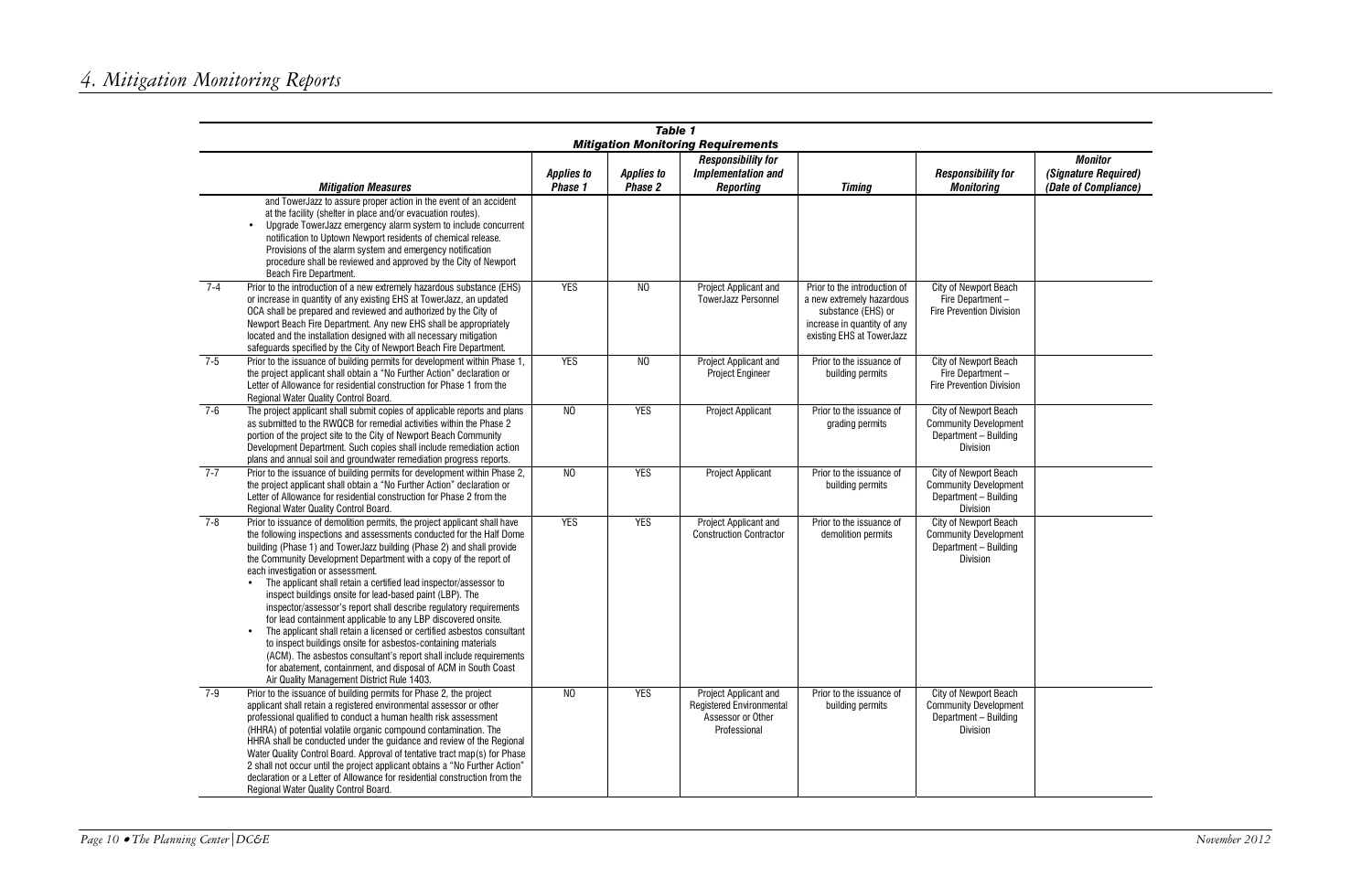|          |                                                                                                                                                                                                                                                                                                                                                                                                                                                                                                                                                                                                                                                                                                                                                                                                                                                                                                                                                                                                                                                                              |                              | Table 1                      | <b>Mitigation Monitoring Requirements</b>                                        |                                                |                                                                                                   |                                                                |
|----------|------------------------------------------------------------------------------------------------------------------------------------------------------------------------------------------------------------------------------------------------------------------------------------------------------------------------------------------------------------------------------------------------------------------------------------------------------------------------------------------------------------------------------------------------------------------------------------------------------------------------------------------------------------------------------------------------------------------------------------------------------------------------------------------------------------------------------------------------------------------------------------------------------------------------------------------------------------------------------------------------------------------------------------------------------------------------------|------------------------------|------------------------------|----------------------------------------------------------------------------------|------------------------------------------------|---------------------------------------------------------------------------------------------------|----------------------------------------------------------------|
|          | <b>Mitigation Measures</b>                                                                                                                                                                                                                                                                                                                                                                                                                                                                                                                                                                                                                                                                                                                                                                                                                                                                                                                                                                                                                                                   | <b>Applies to</b><br>Phase 1 | <b>Applies to</b><br>Phase 2 | <b>Responsibility for</b><br><b>Implementation and</b><br><b>Reporting</b>       | <b>Timing</b>                                  | <b>Responsibility for</b><br><b>Monitoring</b>                                                    | <b>Monitor</b><br>(Signature Required)<br>(Date of Compliance) |
| $7 - 10$ | Prior to issuance of a building permits for Phase 2 development, the<br>project applicant shall demonstrate to the Community Development<br>Department that contamination in soil and groundwater on Phase 2 has<br>been remediated to meet the cleanup goal for the site for total volatile<br>organic compounds set by the State Water Resources Control Board<br>and shall have obtained a "No Further Action" declaration or Letter of<br>Allowance for residential construction from the Regional Water Quality<br>Control Board.                                                                                                                                                                                                                                                                                                                                                                                                                                                                                                                                       | NO                           | <b>YES</b>                   | Project Applicant and<br>Project Engineer                                        | Prior to the issuance of<br>building permits   | City of Newport Beach<br><b>Community Development</b><br>Department - Building<br>Division        |                                                                |
| $7 - 11$ | Prior to the issuance of demolition permits for Phase 2, the construction<br>dates for the SCE Substation shall be confirmed. If the facility was<br>constructed prior to the 1980's, a certified inspector approved by the<br>City of Newport Beach Fire Department shall be retained to test for PCBs<br>and related hazardous materials. If PCBs or other hazardous materials<br>are determined to be present, a mitigation program to abate, contain and<br>dispose of the materials shall be prepared and approved by the City Fire<br>Department. Such program shall be implemented prior to the issuance of<br>Phase 2 building permits.                                                                                                                                                                                                                                                                                                                                                                                                                              | N <sub>O</sub>               | <b>YES</b>                   | Project Applicant,<br><b>Construction Contractor,</b><br>and Certified Inspector | Prior to the issuance of<br>demolition permits | City of Newport Beach<br><b>Community Development</b><br>Department and Fire<br>Department        |                                                                |
|          | 5.10 Noise and Vibration                                                                                                                                                                                                                                                                                                                                                                                                                                                                                                                                                                                                                                                                                                                                                                                                                                                                                                                                                                                                                                                     |                              |                              |                                                                                  |                                                |                                                                                                   |                                                                |
| $10-1$   | The parking lot surface of all parking garages shall be textured to<br>eliminate tire squeal noise. Ventilation equipment for the parking garages<br>shall be designed to meet the City's noise limits for Zone III, not exceed<br>a daytime maximum of 60 dBA Leq (or 80 dBA Lmax) and a nighttime<br>maximum of 50 dBA Leq (or 70 dBA Lmax). This can be accomplished<br>by selecting quieter equipment or by enclosing ventilation equipment.                                                                                                                                                                                                                                                                                                                                                                                                                                                                                                                                                                                                                             | <b>YES</b>                   | <b>YES</b>                   | Project Applicant, Project<br><b>Engineer, and Construction</b><br>Contractor    | During construction                            | City of Newport Beach<br><b>Community Development</b><br>Department - Building<br>Division        |                                                                |
| $10-2$   | Truck deliveries shall be restricted to the daytime hours between 7 AM<br>and 10 PM.                                                                                                                                                                                                                                                                                                                                                                                                                                                                                                                                                                                                                                                                                                                                                                                                                                                                                                                                                                                         | <b>YES</b>                   | <b>YES</b>                   | Project Applicant and<br><b>Construction Contractor</b>                          | During grading and<br>construction             | City of Newport Beach<br><b>Community Development</b><br>Department                               |                                                                |
| $10-3$   | Prior to issuance of building permits for Phase 1, a detailed acoustical<br>study based on architectural plans shall be prepared by a qualified<br>acoustical consultant and submitted to the Community Development<br>Department for review and approval. The study shall demonstrate that all<br>residential units would meet the 65 dBA CNEL exterior noise standard for<br>all patios, balconies, and common outdoor living areas (playgrounds,<br>parks, and swimming pools). The necessary noise reduction may be<br>achieved by implementing noise control measures at the TowerJazz<br>facility and at the receiver locations, as described in detail in the<br>Technical Memorandum provided by Wilson Ihrig and Associates<br>(Appendix J). The technical memorandum includes noise control<br>measures that would be implemented at the rooftop mechanical<br>equipment and at the cooling towers of the TowerJazz facility,<br>summarized below:<br>Rooftop Mechanical Equipment Noise Control<br>o Exhaust Fan Noise Control: The exhaust fan noise can be most | <b>YES</b>                   | N <sub>0</sub>               | Project Applicant and<br>Acoustical<br>Engineer/Consultant                       | Prior to the issuance of<br>building permits   | <b>City of Newport Beach</b><br><b>Community Development</b><br>Department - Planning<br>Division |                                                                |
|          | effectively controlled by constructing noise barriers around<br>three sides of each of the exhaust stacks, such that the barriers<br>would be located between the stacks and the future Phase 1<br>development. In addition to a barrier, sound levels can be<br>reduced by modifying the exhaust stack and fan.                                                                                                                                                                                                                                                                                                                                                                                                                                                                                                                                                                                                                                                                                                                                                             |                              |                              |                                                                                  |                                                |                                                                                                   |                                                                |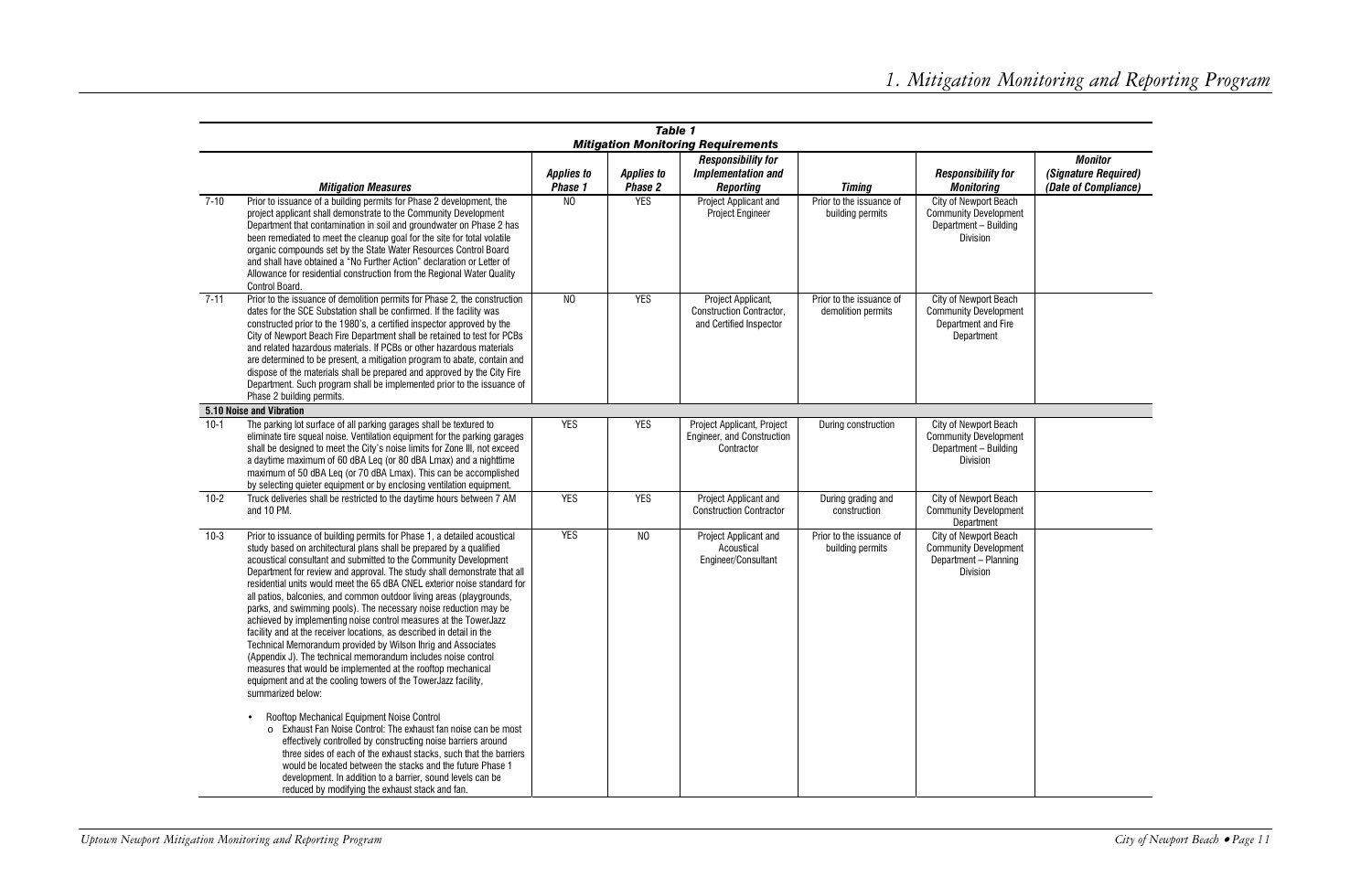| Table 1<br><b>Mitigation Monitoring Requirements</b>                                                                                                                                                                                                                                                                                                                                                                                                                                                                                                                                                                                                                                                                                                                                                                          |                              |                              |                                                                            |               |                                                |                                                                |  |  |
|-------------------------------------------------------------------------------------------------------------------------------------------------------------------------------------------------------------------------------------------------------------------------------------------------------------------------------------------------------------------------------------------------------------------------------------------------------------------------------------------------------------------------------------------------------------------------------------------------------------------------------------------------------------------------------------------------------------------------------------------------------------------------------------------------------------------------------|------------------------------|------------------------------|----------------------------------------------------------------------------|---------------|------------------------------------------------|----------------------------------------------------------------|--|--|
| <b>Mitigation Measures</b>                                                                                                                                                                                                                                                                                                                                                                                                                                                                                                                                                                                                                                                                                                                                                                                                    | <b>Applies to</b><br>Phase 1 | <b>Applies to</b><br>Phase 2 | <b>Responsibility for</b><br><b>Implementation and</b><br><b>Reporting</b> | <b>Timing</b> | <b>Responsibility for</b><br><b>Monitoring</b> | <b>Monitor</b><br>(Signature Required)<br>(Date of Compliance) |  |  |
| o Other Equipment: Other specific pieces of rooftop equipment<br>can be treated with barriers lined with acoustical absorption.<br>Ducts and pipes that radiate significant noise can be treated by<br>adding mass to the duct walls, or lined with acoustical<br>absorption or lead-loaded vinyl.<br>Screen: The performance of the existing sheet metal parapet<br>$\circ$<br>wall/screen can be enhanced by treating the upper 8 feet of the<br>screen with acoustical absorption.<br><b>Cooling Towers Noise Control</b><br>o Relocation: Moving the cooling towers away from the Phase 1<br>development would be an effective approach to noise control.<br>o Replacement: Replacement of the existing cooling towers can<br>be considered, as new towers would have new coils with<br>improved air flow and efficiency. |                              |                              |                                                                            |               |                                                |                                                                |  |  |
| o Additional Cooling Towers: Additional cooling towers would<br>reduce the cooling demand on individual units, allowing the<br>fans to operate at lower speed.<br>$\circ$ Fan Noise: The cooling tower fans appear to be the primary<br>noise source. The fan noise emanates from the top of the<br>cooling towers and from the coils. Waterfall noise, though not<br>readily apparent, also transmits through the coils to the<br>exterior. The following provisions may be applied to the existing<br>cooling towers to reduce cooling tower noise: coil replacement,<br>variable frequency drives, tip seals, aerodynamic fan blades,<br>treatment of the discharge stack, acoustical louvers, and sound<br>barriers.                                                                                                      |                              |                              |                                                                            |               |                                                |                                                                |  |  |
| The measures described above, or some combination thereof, would<br>reduce the exterior noise levels at units facing the TowerJazz facility to<br>65 dBA CNEL. The property owner/developer shall implement these<br>noise control measures at the TowerJazz facility and demonstrate with<br>noise level measurements that noise from the operation of mechanical<br>equipment at the TowerJazz facility would not exceed 65 dBA CNEL at<br>the property boundary or at the nearest receptors.                                                                                                                                                                                                                                                                                                                               |                              |                              |                                                                            |               |                                                |                                                                |  |  |
| In addition, the final grading and building plans shall incorporate the<br>required noise barriers at common exterior areas and patios<br>(glass/Plexiglas patio enclosures, wall, berm, or combination wall/berm)<br>and at balconies (glass or Plexiglas balconies enclosure). Patio<br>enclosures for units facing the TowerJazz facility would need acoustical<br>absorption to absorb sound in the balcony. The property<br>owner/developer shall install these barriers and enclosures.                                                                                                                                                                                                                                                                                                                                 |                              |                              |                                                                            |               |                                                |                                                                |  |  |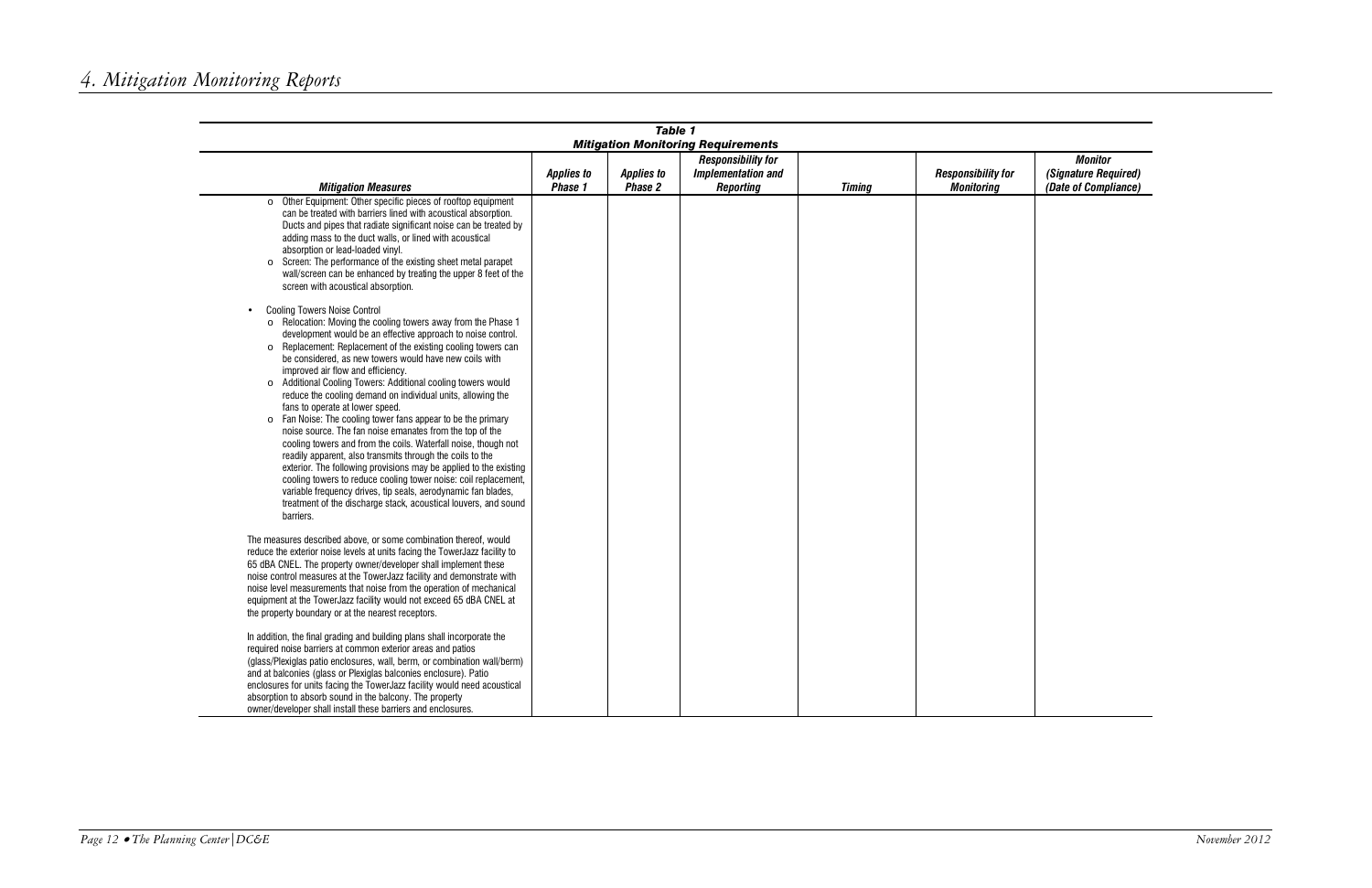|          | <b>Table 1</b><br><b>Mitigation Monitoring Requirements</b>                                                                                                                                                                                                                                                                                                                                                                                                                                                                                                                                                                                                                                                                                                                                                                                                                                                                                                                                                                                                                                                                                                                                                                                                                                                                                                                                                                                                                                                                                                                                       |                              |                              |                                                                            |                                              |                                                                                                   |  |  |
|----------|---------------------------------------------------------------------------------------------------------------------------------------------------------------------------------------------------------------------------------------------------------------------------------------------------------------------------------------------------------------------------------------------------------------------------------------------------------------------------------------------------------------------------------------------------------------------------------------------------------------------------------------------------------------------------------------------------------------------------------------------------------------------------------------------------------------------------------------------------------------------------------------------------------------------------------------------------------------------------------------------------------------------------------------------------------------------------------------------------------------------------------------------------------------------------------------------------------------------------------------------------------------------------------------------------------------------------------------------------------------------------------------------------------------------------------------------------------------------------------------------------------------------------------------------------------------------------------------------------|------------------------------|------------------------------|----------------------------------------------------------------------------|----------------------------------------------|---------------------------------------------------------------------------------------------------|--|--|
|          | <b>Mitigation Measures</b>                                                                                                                                                                                                                                                                                                                                                                                                                                                                                                                                                                                                                                                                                                                                                                                                                                                                                                                                                                                                                                                                                                                                                                                                                                                                                                                                                                                                                                                                                                                                                                        | <b>Applies to</b><br>Phase 1 | <b>Applies to</b><br>Phase 2 | <b>Responsibility for</b><br><b>Implementation and</b><br><b>Reporting</b> | <b>Timing</b>                                | <b>Responsibility for</b><br><b>Monitoring</b>                                                    |  |  |
| $10-4$   | Prior to issuance of building permits for Phase 2, a detailed acoustical<br>study based on architectural plans shall be prepared by a qualified<br>acoustical consultant and submitted to the Community Development<br>Department to demonstrate that all residential units would meet the 65<br>dBA CNEL exterior noise standard for all patios, balconies, and common<br>outdoor living areas. The necessary noise reduction may be achieved by<br>implementing noise control measures at the receiver locations. The final<br>grading and building plans shall incorporate the require noise barriers<br>(patio enclosure, wall, berm, or combination wall/berm), and the<br>property owner/developer shall install these barriers and enclosures.                                                                                                                                                                                                                                                                                                                                                                                                                                                                                                                                                                                                                                                                                                                                                                                                                                             | N <sub>0</sub>               | <b>YES</b>                   | Project Applicant and<br>Acoustical<br>Engineer/Consultant                 | Prior to the issuance of<br>building permits | City of Newport Beach<br><b>Community Development</b><br>Department - Planning<br><b>Division</b> |  |  |
| $10 - 5$ | Prior to issuance of building permits for each residential structure<br>located within Phase 1, a detailed acoustical study based on<br>architectural plans shall be prepared by a qualified acoustical consultant<br>and submitted to the Community Development Department to<br>demonstrate that all residential units would meet the 45 dBA CNEL<br>interior noise standards for habitable rooms (i.e., bedrooms, living<br>rooms, dens, kitchens) due to exterior noise from traffic, aircraft<br>overflights, and stationary noise from the TowerJazz facility. The report<br>shall evaluate the effects of the precise building placement and design<br>materials used for construction. It shall describe and quantify the noise<br>sources impacting the buildings, the amount of outdoor to indoor noise<br>reduction provided by the structure, and any upgrades required to meet<br>the interior noise standard. This standard must be achieved with the<br>windows closed in conjunction with a fresh air mechanical ventilation or<br>air conditioning system, and it may require upgraded construction<br>methods and materials. According to the preliminary assessment<br>provided by Wilson Ihrig and Associates, the required noise reduction at<br>units facing the TowerJazz facility would be achieved with acoustically<br>rated doors and windows with a Sound Transmission Class (STC) no<br>greater than 35. The measures described in the report shall be<br>incorporated into the architectural plans for the buildings and<br>implemented with building construction. | <b>YES</b>                   | N <sub>O</sub>               | Project Applicant and<br>Acoustical<br>Engineer/Consultant                 | Prior to the issuance of<br>building permits | City of Newport Beach<br><b>Community Development</b><br>Department - Planning<br><b>Division</b> |  |  |
| $10-6$   | Prior to issuance of building permits for each residential structure<br>located within Phase 2, a detailed acoustical study based on<br>architectural plans shall be prepared by a qualified acoustical consultant<br>and submitted to the Community Development Department to<br>demonstrate that all residential units would meet the 45 dBA CNEL<br>interior noise standards for habitable rooms (i.e., bedrooms, living<br>rooms, dens, kitchens) with exterior noise from traffic and aircraft<br>overflights. The report shall evaluate the effects of the precise building<br>placement and design materials used for construction. It shall describe<br>and quantify the noise sources impacting the buildings, the amount of<br>outdoor to indoor noise reduction provided by the structure, and any<br>upgrades required to meet the interior noise standard. This standard<br>must be achieved with the windows closed in conjunction with a fresh<br>air mechanical ventilation or air conditioning system, and it may require<br>upgraded construction methods and materials. The measures described<br>in the report shall be incorporated into the architectural plans for the<br>buildings and implemented with building construction.                                                                                                                                                                                                                                                                                                                                            | N <sub>O</sub>               | <b>YES</b>                   | Project Applicant and<br>Acoustical<br>Engineer/Consultant                 | Prior to the issuance of<br>building permits | City of Newport Beach<br><b>Community Development</b><br>Department - Planning<br>Division        |  |  |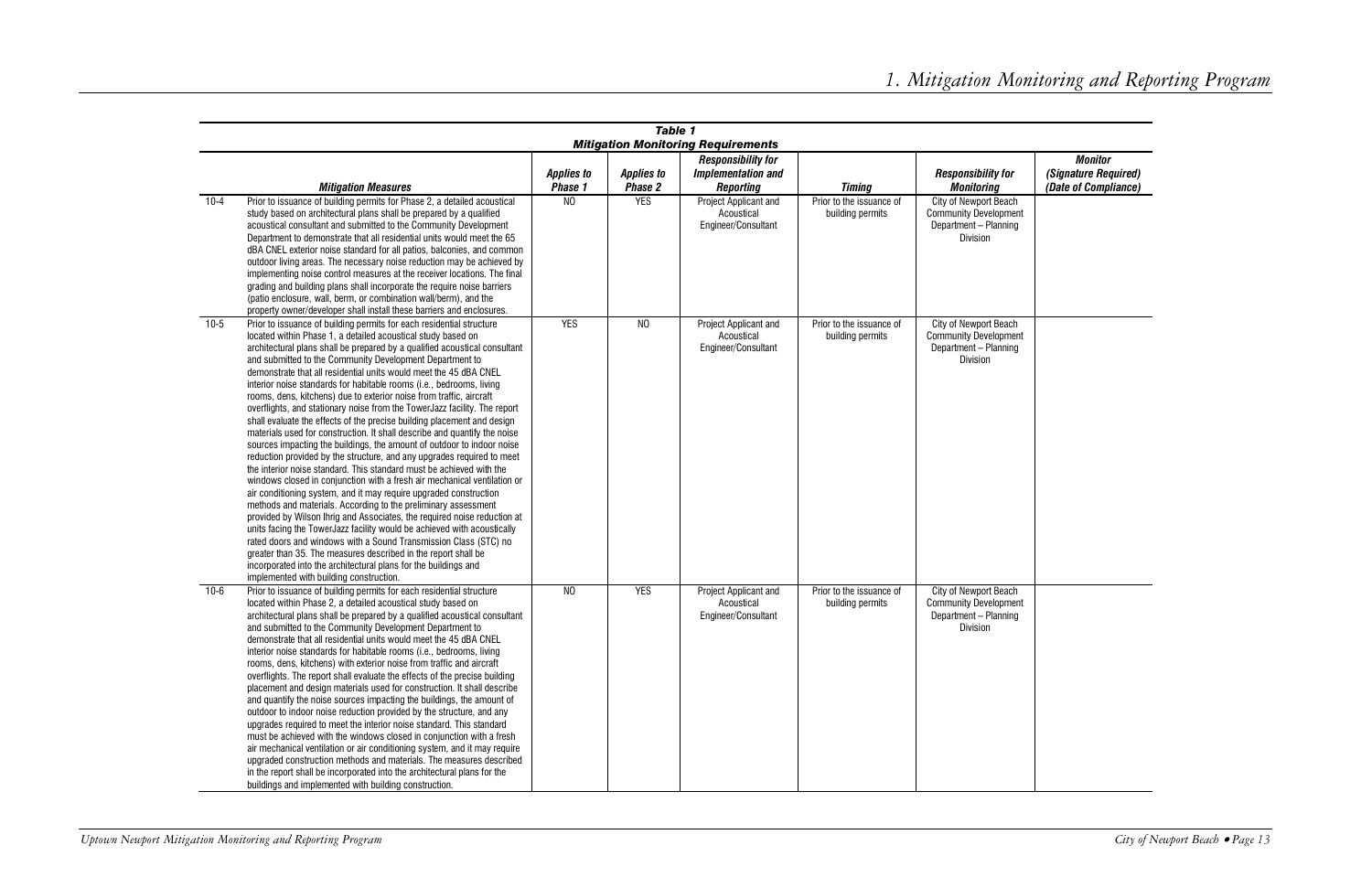|                                                                                                                                                                                                                                                                                                                                                                                                                                                                                                                                                                                                                                                                                                                                                                                                                                                                                                                                                                                                                                                                                                                                                                                                                                                                                                                                                                                                                                                                                                                                                                                                                                                                                                                                                                                                                                                                                                                                                                                                                                                                                                                                                                                                                                                                                                                                                                                                                                                                                                                                                                                                                                                                                                                          |                              |                              | <b>Table 1</b><br><b>Mitigation Monitoring Requirements</b>                |                                    |                                                                     |                                                                |  |  |  |  |  |
|--------------------------------------------------------------------------------------------------------------------------------------------------------------------------------------------------------------------------------------------------------------------------------------------------------------------------------------------------------------------------------------------------------------------------------------------------------------------------------------------------------------------------------------------------------------------------------------------------------------------------------------------------------------------------------------------------------------------------------------------------------------------------------------------------------------------------------------------------------------------------------------------------------------------------------------------------------------------------------------------------------------------------------------------------------------------------------------------------------------------------------------------------------------------------------------------------------------------------------------------------------------------------------------------------------------------------------------------------------------------------------------------------------------------------------------------------------------------------------------------------------------------------------------------------------------------------------------------------------------------------------------------------------------------------------------------------------------------------------------------------------------------------------------------------------------------------------------------------------------------------------------------------------------------------------------------------------------------------------------------------------------------------------------------------------------------------------------------------------------------------------------------------------------------------------------------------------------------------------------------------------------------------------------------------------------------------------------------------------------------------------------------------------------------------------------------------------------------------------------------------------------------------------------------------------------------------------------------------------------------------------------------------------------------------------------------------------------------------|------------------------------|------------------------------|----------------------------------------------------------------------------|------------------------------------|---------------------------------------------------------------------|----------------------------------------------------------------|--|--|--|--|--|
| <b>Mitigation Measures</b>                                                                                                                                                                                                                                                                                                                                                                                                                                                                                                                                                                                                                                                                                                                                                                                                                                                                                                                                                                                                                                                                                                                                                                                                                                                                                                                                                                                                                                                                                                                                                                                                                                                                                                                                                                                                                                                                                                                                                                                                                                                                                                                                                                                                                                                                                                                                                                                                                                                                                                                                                                                                                                                                                               | <b>Applies to</b><br>Phase 1 | <b>Applies to</b><br>Phase 2 | <b>Responsibility for</b><br><b>Implementation and</b><br><b>Reporting</b> | <b>Timing</b>                      | <b>Responsibility for</b><br><b>Monitoring</b>                      | <b>Monitor</b><br>(Signature Required)<br>(Date of Compliance) |  |  |  |  |  |
| During Phase 1 construction, the construction contractor shall<br>implement a vibration control program to reduce vibration levels at the<br>TowerJazz facility. The Technical Memorandum prepared by Wilson Ihrig<br>and Associates includes several measures to control vibration at the<br>TowerJazz facility, outlined below:                                                                                                                                                                                                                                                                                                                                                                                                                                                                                                                                                                                                                                                                                                                                                                                                                                                                                                                                                                                                                                                                                                                                                                                                                                                                                                                                                                                                                                                                                                                                                                                                                                                                                                                                                                                                                                                                                                                                                                                                                                                                                                                                                                                                                                                                                                                                                                                        | <b>YES</b>                   | $\overline{N}$               | Project Applicant and<br><b>Construction Contractor</b>                    | During grading and<br>construction | City of Newport Beach<br><b>Community Development</b><br>Department |                                                                |  |  |  |  |  |
| Pile Driving:<br>Augured piles shall be employed to the extent possible. Impact<br>$\circ$<br>and vibratory pile drivers shall not be used during construction<br>unless TowerJazz is consulted to avoid excessive vibration<br>during operation of sensitive equipment. Constant frequency<br>pile drivers might be acceptable if operated at sufficient<br>distance from the TowerJazz facility and if demonstrated to<br>not impact TowerJazz operations.<br><b>Heavy Construction Equipment:</b><br>$\bullet$<br>Within 200 feet of the TowerJazz facility, wheel loaders and<br>$\circ$<br>dozers shall be employed rather than the track-laying heavy<br>equipment. Contractor training and notification should be<br>conducted to minimize dozer blades and buckets being<br>dropped on the ground for wheeled equipment operated within<br>200 feet of the TowerJazz facility.<br>Static rollers should be employed where compacting is<br>$\circ$<br>required. To avoid excessive vibration during operation of<br>sensitive equipment, vibratory rollers should not be used<br>unless TowerJazz is consulted and ground vibration produced<br>by such rollers is found to be acceptable to TowerJazz<br>operations.<br>Hoe rams shall be not be used to break up concrete grade<br>$\circ$<br>slabs within 100 feet of the TowerJazz facility and office uses<br>adjacent to the project site. Concrete slabs can be sawed and<br>lifted away to another location where they may be broken up<br>by the hoe ram.<br>Haul Trucks: Haul trucks shall be routed away, to the extent<br>possible, from the TowerJazz facility.<br>Lay-Down Areas: Lay-down areas include material storing areas<br>$\bullet$<br>such as piles, steel shapes, and other heavy items. The lay-down<br>area should be located in portions of the construction site that are<br>at least 200 feet away from the TowerJazz facility.<br>Vibration Monitoring: Vibration monitoring shall be conducted in the<br>TowerJazz building during development and construction of Phase<br>1. Vibration monitors shall be located in select locations where<br>sensitive equipment is located in consultation with TowerJazz. The<br>most appropriate location for monitoring would be at the building<br>foundations along the exterior sides facing the construction work.<br>Recommended thresholds for vibration monitoring have been<br>developed based on past vibration monitoring at the TowerJazz<br>facility during the seismic retrofit and on the vibratory<br>characteristics of construction equipment that are anticipated to be<br>used during construction of Phase 1. Recommended thresholds for<br>vibration monitoring are: |                              |                              |                                                                            |                                    |                                                                     |                                                                |  |  |  |  |  |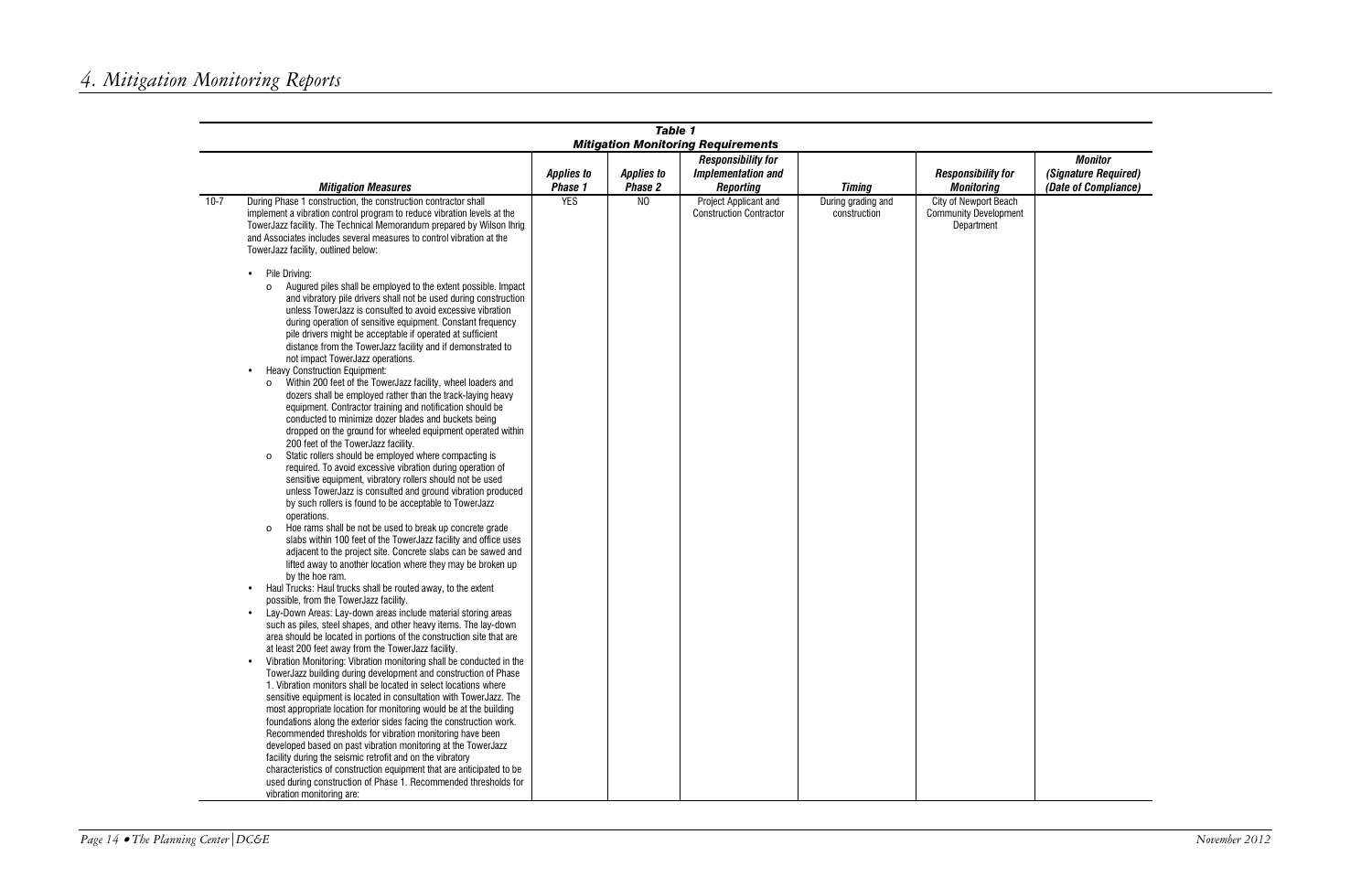| <b>Table 1</b><br><b>Mitigation Monitoring Requirements</b> |                                                                                                                                                                                                                                                                                                                                                                                                                                                                                                                                                                                                                                                                                                                                                                                                                                                    |                              |                              |                                                                            |                                    |                                                                                                   |                                                                |  |  |
|-------------------------------------------------------------|----------------------------------------------------------------------------------------------------------------------------------------------------------------------------------------------------------------------------------------------------------------------------------------------------------------------------------------------------------------------------------------------------------------------------------------------------------------------------------------------------------------------------------------------------------------------------------------------------------------------------------------------------------------------------------------------------------------------------------------------------------------------------------------------------------------------------------------------------|------------------------------|------------------------------|----------------------------------------------------------------------------|------------------------------------|---------------------------------------------------------------------------------------------------|----------------------------------------------------------------|--|--|
|                                                             | <b>Mitigation Measures</b>                                                                                                                                                                                                                                                                                                                                                                                                                                                                                                                                                                                                                                                                                                                                                                                                                         | <b>Applies to</b><br>Phase 1 | <b>Applies to</b><br>Phase 2 | <b>Responsibility for</b><br><b>Implementation and</b><br><b>Reporting</b> | <b>Timing</b>                      | <b>Responsibility for</b><br><b>Monitoring</b>                                                    | <b>Monitor</b><br>(Signature Required)<br>(Date of Compliance) |  |  |
|                                                             | A vibration level of 0.125 in/sec will trigger a warning that will<br>notify the construction operator and TowerJazz;<br>A vibration level of 0.250 in/sec will trigger a warning that will<br>$\circ$<br>notify the construction operator and TowerJazz of excessive<br>vibration and that the construction activity that is causing the<br>excessive vibration should be stopped.<br>Construction activity may recommence upon satisfactory<br>$\Omega$<br>assessment that the continued construction activity will not<br>substantially affect the use of vibration- sensitive equipment<br>or interfere with operations at the TowerJazz facility. Final<br>protocol for notification to TowerJazz and construction<br>equipment operators will be determined and documented in a<br>vibration monitoring plan prepared prior to construction. |                              |                              |                                                                            |                                    |                                                                                                   |                                                                |  |  |
| $10-8$                                                      | Augured piles shall be employed to the extent possible. Impact and<br>vibratory pile drivers shall not be used during construction within 75 feet<br>of any building.                                                                                                                                                                                                                                                                                                                                                                                                                                                                                                                                                                                                                                                                              | <b>YES</b>                   | <b>YES</b>                   | Project Applicant and<br><b>Construction Contractor</b>                    | During grading and<br>construction | City of Newport Beach<br><b>Community Development</b><br>Department - Building<br>Division        |                                                                |  |  |
| $10-9$                                                      | The construction contractor shall ensure that all construction equipment<br>onsite is properly maintained and tuned to minimize noise emissions.                                                                                                                                                                                                                                                                                                                                                                                                                                                                                                                                                                                                                                                                                                   | <b>YES</b>                   | <b>YES</b>                   | Project Applicant and<br><b>Construction Contractor</b>                    | During grading and<br>construction | City of Newport Beach<br><b>Community Development</b><br>Department - Building<br><b>Division</b> |                                                                |  |  |
| $10-10$                                                     | The construction contractor shall ensure that construction equipment is<br>fit with properly operating mufflers, air intake silencers, and engine<br>shrouds no less effective than as originally equipped by the<br>manufacturer.                                                                                                                                                                                                                                                                                                                                                                                                                                                                                                                                                                                                                 | <b>YES</b>                   | <b>YES</b>                   | Project Applicant and<br><b>Construction Contractor</b>                    | During grading and<br>construction | City of Newport Beach<br><b>Community Development</b><br>Department - Building<br><b>Division</b> |                                                                |  |  |
| $10 - 11$                                                   | The construction contractor shall locate all stationary noise sources<br>(e.g., generators, compressors, staging areas) as far from residential<br>and recreational receptor locations as is feasible.                                                                                                                                                                                                                                                                                                                                                                                                                                                                                                                                                                                                                                             | <b>YES</b>                   | <b>YES</b>                   | Project Applicant and<br><b>Construction Contractor</b>                    | During grading and<br>construction | City of Newport Beach<br><b>Community Development</b><br>Department - Building<br>Division        |                                                                |  |  |
| $10-12$                                                     | Material delivery, soil haul trucks, equipment servicing, and construction<br>activities shall be restricted to the hours set forth in the City of Newport<br>Beach Municipal Code, Section 10.28.040.                                                                                                                                                                                                                                                                                                                                                                                                                                                                                                                                                                                                                                             | <b>YES</b>                   | <b>YES</b>                   | Project Applicant and<br><b>Construction Contractor</b>                    | During grading and<br>construction | City of Newport Beach<br><b>Community Development</b><br>Department - Building<br><b>Division</b> |                                                                |  |  |